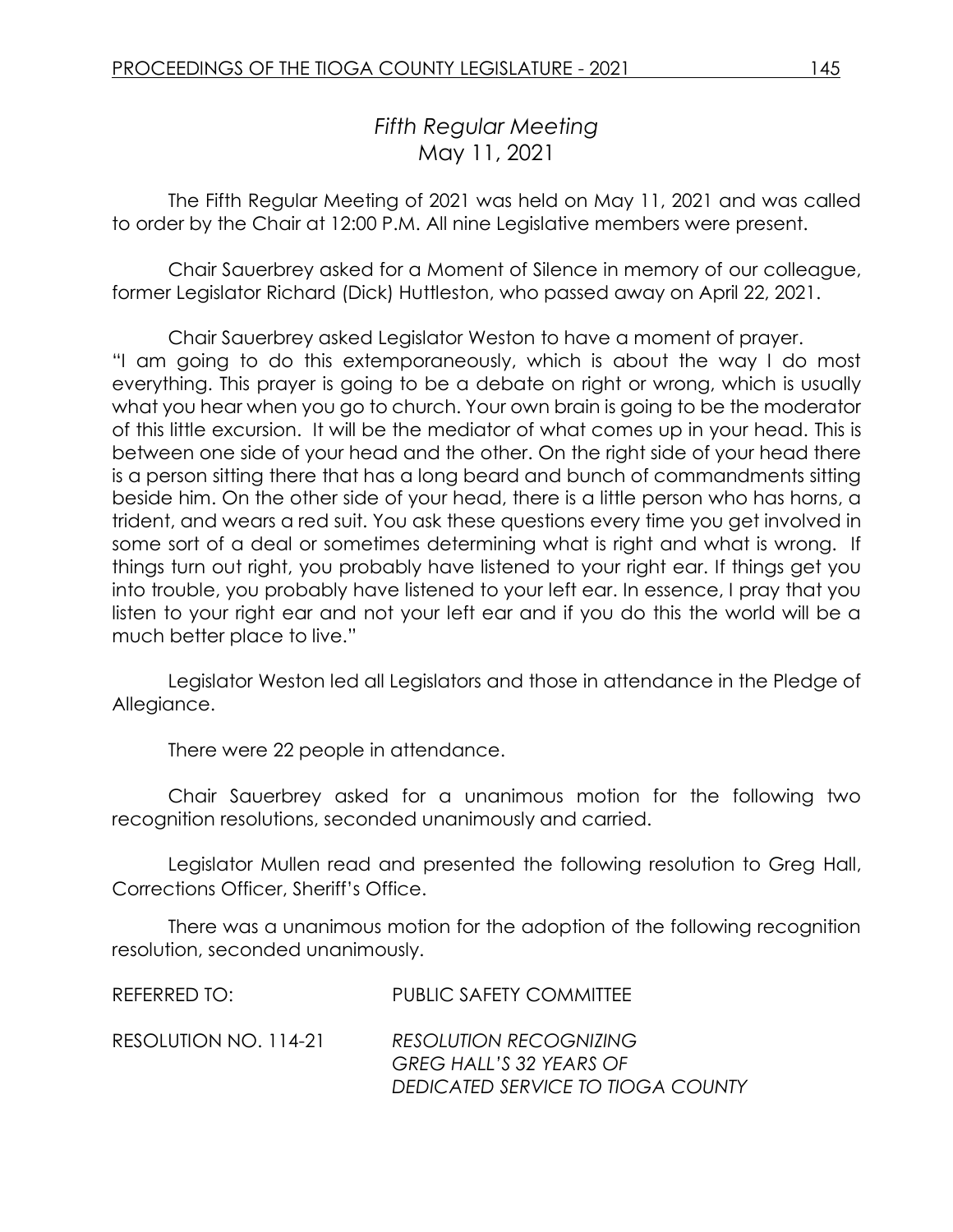WHEREAS: Greg Hall was hired as a Guard on January 19, 1989 and appointed to his current position as a Corrections Officer on March 28, 1989; and

WHEREAS: Greg Hall has been dedicated and loyal in the performance of his duties and responsibilities during the past 32 years to Tioga County, thereby earning the respect of his colleagues and peers throughout Tioga County; and

WHEREAS: Greg Hall will retire from the Tioga County Sheriff's Office on May 27, 2021; therefore be it

RESOLVED: That the Tioga County Legislature, on its own behalf, as well as on behalf of the citizens of Tioga County, express sincere gratitude to Greg Hall for his 32 years of dedicated and loyal service to the residents of Tioga County; and be it further

RESOLVED: That this resolution be spread upon the minutes of this meeting and a certified copy be presented to this outstanding employee, Greg Hall.

ROLL CALL VOTE Unanimously Yes – Legislators Weston, Balliet, Hollenbeck, Monell, Mullen, Sauerbrey, Roberts, Standinger, and Sullivan.

No – None.

Absent – None.

RESOLUTION ADOPTED UNANIMOUSLY.

Legislator Mullen spoke. "Greg is one of the few guys left that actually worked downtown before the new jail was built. To put the number of years in place, you have to remember the old jail. That is where he started and his career is longer than even the new building. Congratulations."

Greg Hall spoke. "Thank you."

Legislator Mullen read and presented the following resolution to Jeff Tiffany, Cook Manager, Sheriff's Office.

There was a unanimous motion for the adoption of the following recognition resolution, seconded unanimously.

| REFERRED TO:          | <b>PUBLIC SAFETY COMMITTEE</b>                                                                   |
|-----------------------|--------------------------------------------------------------------------------------------------|
| RESOLUTION NO. 115-21 | <b>RESOLUTION RECOGNIZING</b><br>JEFF TIFFANY'S 22 YEARS OF<br>DEDICATED SERVICE TO TIOGA COUNTY |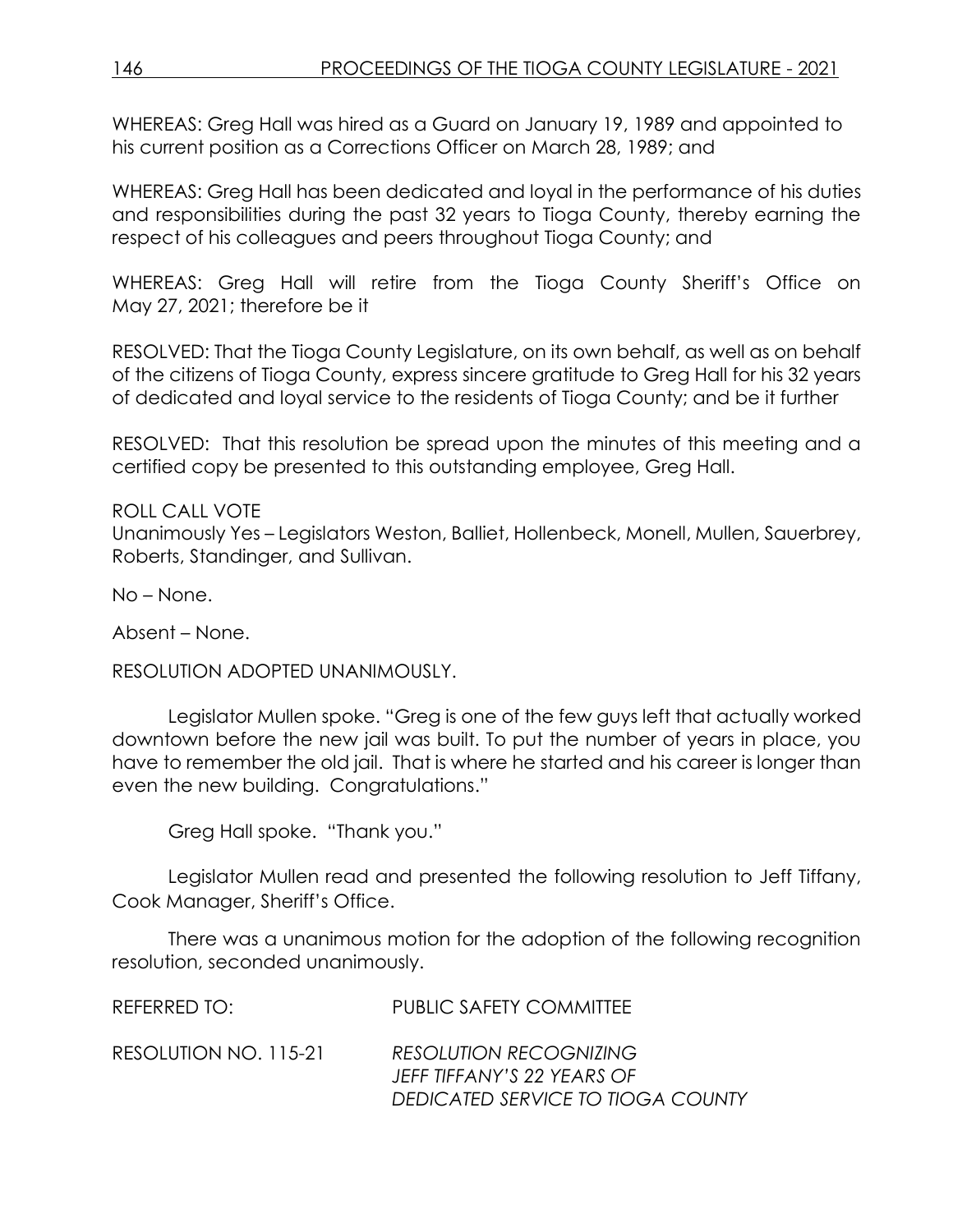WHEREAS: Jeff Tiffany was hired as a part-time Cook on June 25, 1998 and appointed to his current position as a Cook Manager on May 22, 1999; and

WHEREAS: Jeff Tiffany has been dedicated and loyal in the performance of his duties and responsibilities during the past 22 years to Tioga County, thereby earning the respect of his colleagues and peers throughout Tioga County; and

WHEREAS: Jeff Tiffany will retire from the Tioga County Sheriff's Office on May 28, 2021; therefore be it

RESOLVED: That the Tioga County Legislature, on its own behalf, as well as on behalf of the citizens of Tioga County, express sincere gratitude to Jeff Tiffany for his 22 years of dedicated and loyal service to the residents of Tioga County; and be it further

RESOLVED: That this resolution be spread upon the minutes of this meeting and a certified copy be presented to this outstanding employee, Jeff Tiffany.

#### ROLL CALL VOTE

Unanimously Yes – Legislators Weston, Balliet, Hollenbeck, Monell, Mullen, Sauerbrey, Roberts, Standinger, and Sullivan.

No – None.

Absent – None.

RESOLUTION ADOPTED UNANIMOUSLY.

Jeff Tiffany spoke. "Thank you."

Sheriff Howard spoke. "It seems like I am here every other month wishing some retirees good luck in their futures. We are losing 54 years of service at the Sheriff's Office, Greg Hall with 32 years and Jeff Tiffany with 22 years. These are the last two people, as Legislator Mullen said, that worked in the old building. So, everyone else is new people, as we call it. Congratulations on the retirements. You will be missed. I cannot say anything bad about either employee. I will say that I was looking through Greg's file this morning and I did his background investigation. I wrote a memo to Lieutenant Burrell, at the time, and said I cannot find any reason not to hire this guy, he seems to be okay. He was hired as a guard to begin with and not a corrections officer.

"I have known Jeff for years and the experience he brought to our office with being a manager for the VFW, American Legion, and the Elks Club, as well as all the banquets. I have even asked him to help me with fundraisers in the past cooking chicken and preparing meals, so he is going to be missed.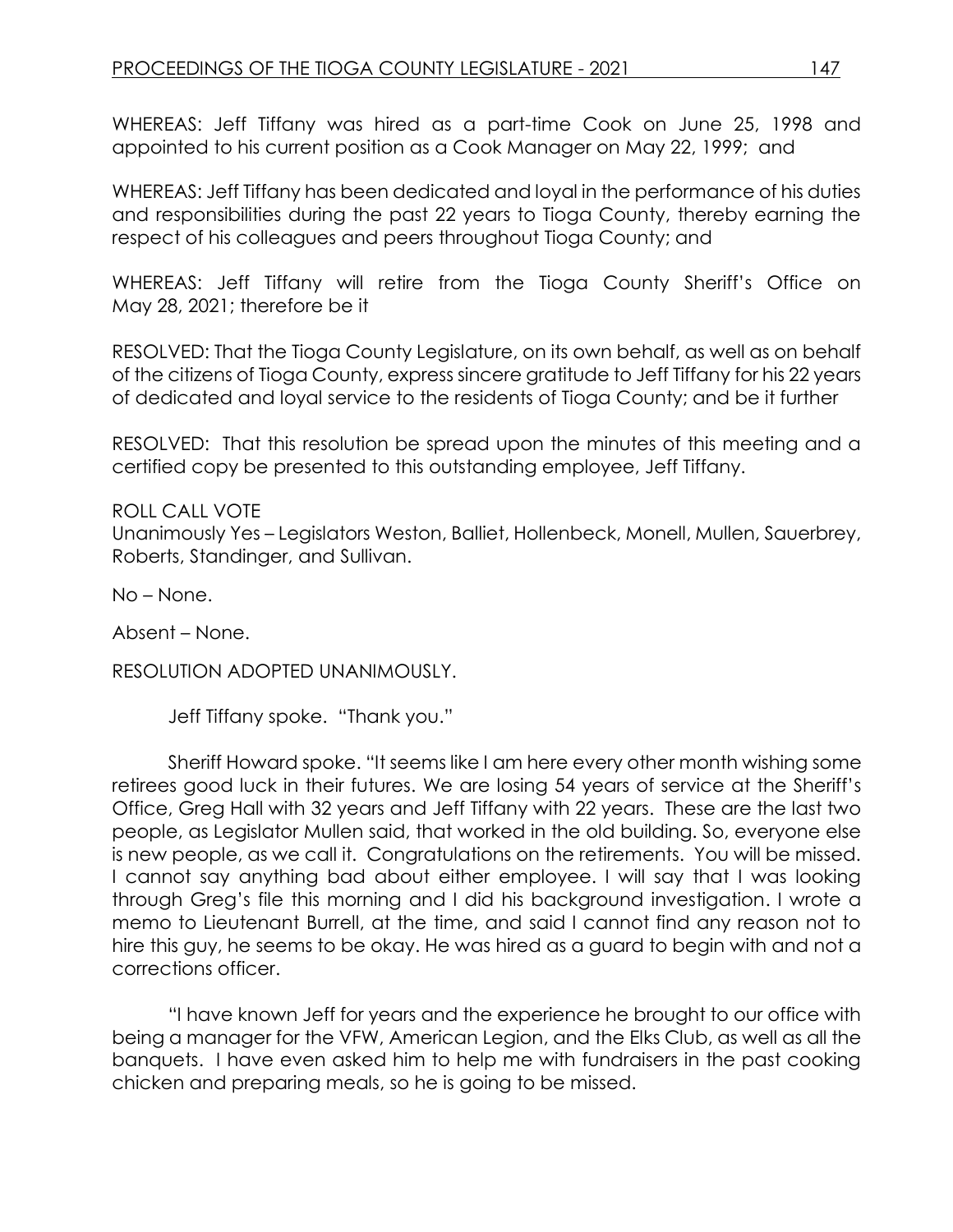"They will still be around, so if I need them I can always reach out. I want to thank both of these employees for their time, service, and commitment to the Sheriff's Office. Thank you."

Chair Sauerbrey spoke. "Congratulations gentlemen."

Chair Sauerbrey reported we have three Proclamations recognizing *American Stroke Month in Tioga County, Mental Health Awareness Month and Children's Mental Health Awareness Week,* and *Elder Abuse Prevention Month*.

Legislator Standinger spoke. "I know this kind of violates our protocol about reading a proclamation that is a repeat, but I have a special place in my heart for this proclamation. It was one of the few things that I came into this job to make sure that people were aware of and the reason being is that 12 years ago, on May 6, 2009, I got to learn firsthand about strokes after I was sideswiped by a truck in Albany, NY when I was working for the State Police. But, I can tell you up front it is not something you want to go through. Very seldom do people make out as well as I did, so I thank the big guy upstairs for that. "

Legislator Standinger read and presented the American Stroke Month in Tioga County proclamation to Public Health Director Lisa McCafferty.

#### **COUNTY OF TIOGA EXECUTIVE PROCLAMATION**

WHEREAS: Stroke is a leading cause of serious long-term disability and the fifth leading cause of death in the United States, killing over 150,000 people nationwide and more than 20 citizens of Tioga County each year; and

WHEREAS: Three out of every four strokes in the United States occur as new or firsttime strokes; and

WHEREAS: Warning signs of stroke include sudden numbness or weakness of the face, arm or leg, especially on one side of the body; sudden confusion, trouble speaking or understanding; sudden trouble seeing in one or both eyes; sudden trouble walking, dizziness, loss of balance or coordination; and sudden severe headache with no known cause; and

WHEREAS: Ninety-three percent of Americans recognized that sudden numbness on one side is a symptom of stroke, but only 38% were aware of all major symptoms and knew to call 9-1-1 when someone was having a stroke; and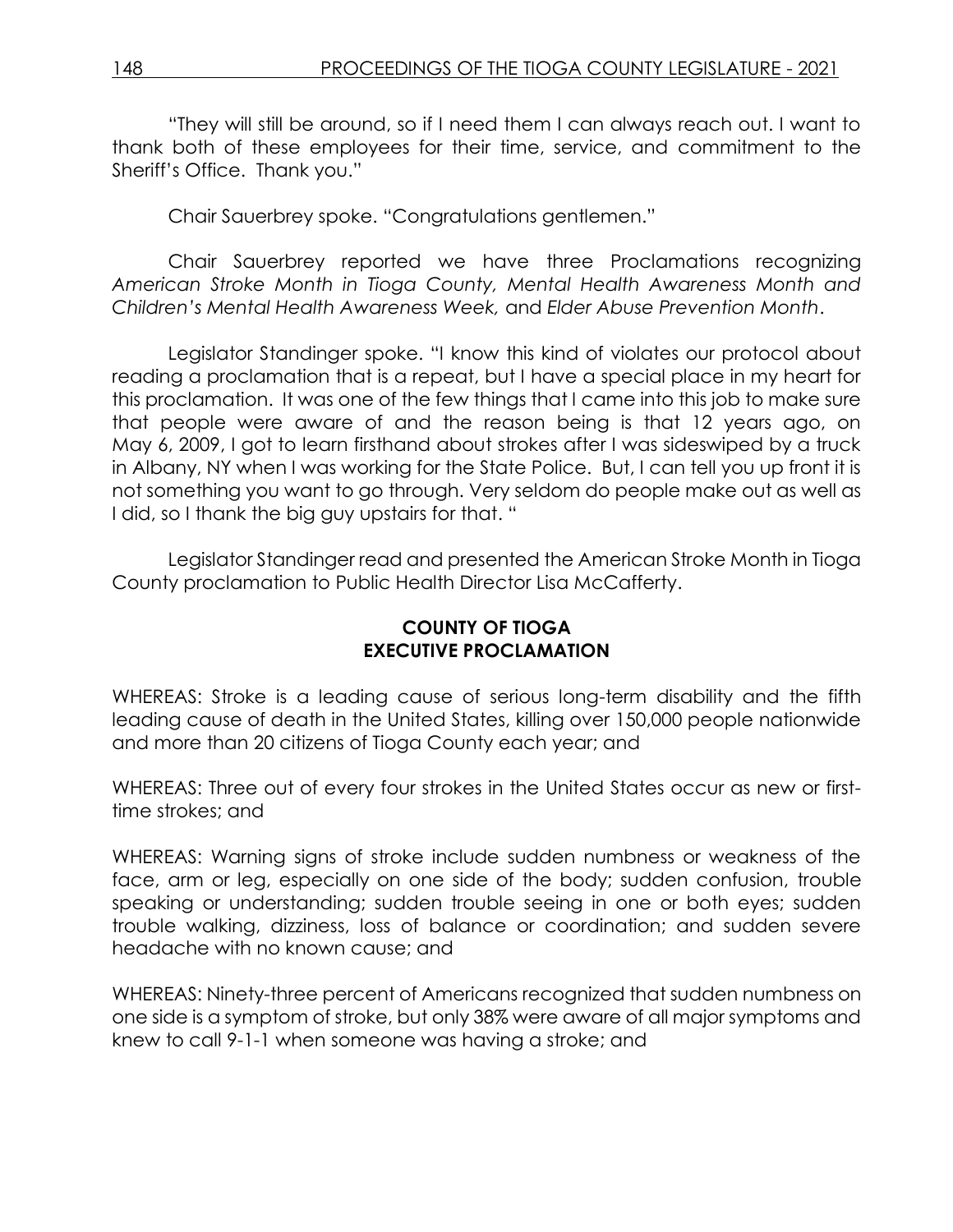WHEREAS: Patients who arrive at the emergency room within 3 hours of their first symptoms often have less disability 3 months after a stroke than those who received delayed care; and

WHEREAS: New and effective treatments have been developed to treat and minimize the severity and damaging effect of strokes, but much more research is needed, therefore

THE TIOGA COUNTY LEGISLATURE, County of Tioga, does hereby proclaim the month of May 2021 as:

## **AMERICAN STROKE MONTH IN TIOGA COUNTY**

and urges all the citizens of our County to familiarize themselves with the risk factors associated with stroke, recognize the warning signs and symptoms, and on the first signs of a stroke dial 9-1-1 immediately so that we might begin to reduce the devastating effects of stroke on our population.

Legislator Standinger spoke. "There is an acronym (BE FAST) that Public Health Director McCafferty will tell you about I am sure."

Public Health Director McCafferty spoke. "I just want to emphasize what Legislator Standinger said. Strokes are insidious, they are out there, they impact a lot of people and their loved ones, and it is unfortunate because it is called a silent killer and there is a reason for that. Strokes are not readily apparent when a person is having a stroke and the acronym Legislator Standinger spoke about is BE FAST.

B = Balance: are you looking at someone who is having a hard time standing up?

E = Eyes: are they having trouble focusing, double vision, or having eyesight issues?

F = Face: the classic symptom. Can the person smile?

A = Arm: do they look like they are having issues raising their arms?

S = Speech: is the person's speech slurred?

T = Time: the sooner you can call 911 and get the person help, the faster they can get to a hospital and recover more or less well from the event.

Thank you very much and we appreciate your support."

Chair Sauerbrey reported the following proclamations on *Mental Health Awareness Month & Children's Mental Health Awareness Week* and *Elder Abuse Prevention Month* will be noted in the minutes.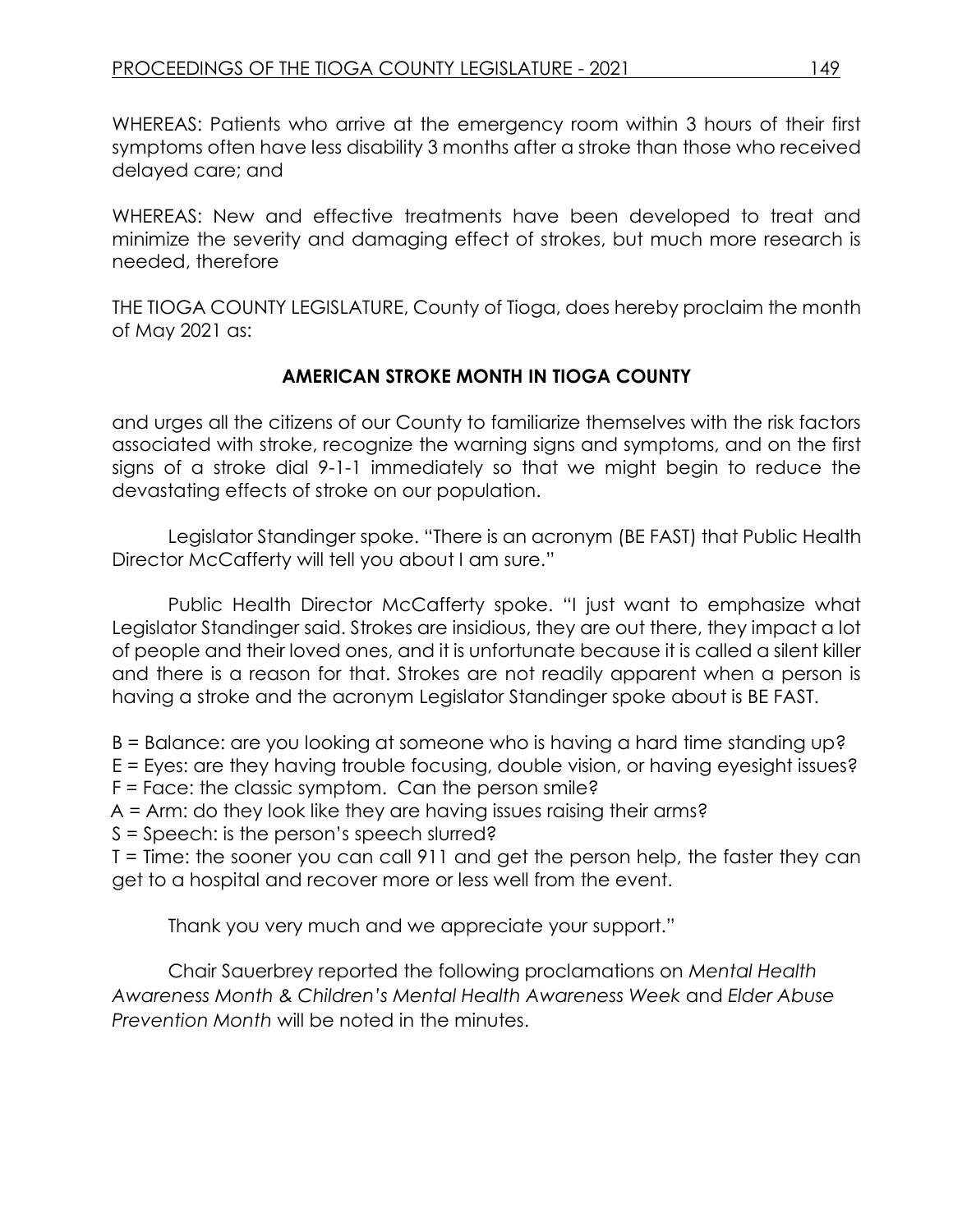### **County of Tioga EXECUTIVE PROCLAMATION**

## *Mental Health Awareness Month & Children's Mental Health Awareness Week*

WHEREAS: The citizens of Tioga County value the overall health and well-being of all the residents of Tioga County they are proud to support the observance of Mental Health Awareness Month and Children's Mental Health Week; and

WHEREAS: Mental Health is essential to everyone's overall health and well-being; and

WHEREAS: Mental illness is the leading illness-related cause of disability, a major cause of death through suicide, a factor in school failure, a contributor of poor overall health, incarceration, and homelessness; and

WHEREAS: Mental illness in adults and serious emotional and mental health disorders in children and youth are real and treatable; and

WHEREAS: There is evidence that early intervention, family-centered care for children, and person centered treatment for adults can result in reduction and management of symptoms such that individuals with mental illness can live full, productive and meaningful lives in their communities; and

WHEREAS: Children and youth with mental health challenges, along with their families, deserve access to services and supports that are family driven, youth guided and culturally appropriate; and

WHEREAS: There is an expectation of hope, healing and recovery for the citizens of Tioga County who experience symptoms of mental illness; and

WHEREAS: Tioga County has made a commitment to a community-based system of care that promotes values of acceptance, dignity and social inclusion for individuals of all ages; therefore

THE TIOGA COUNTY LEGISLATURE does hereby ask all residents of our county to join in declaring May 2021 as *Mental Health Awareness Month* and May 2nd – 8th, 2021 as *Children's Mental Health Awareness Week* in Tioga County.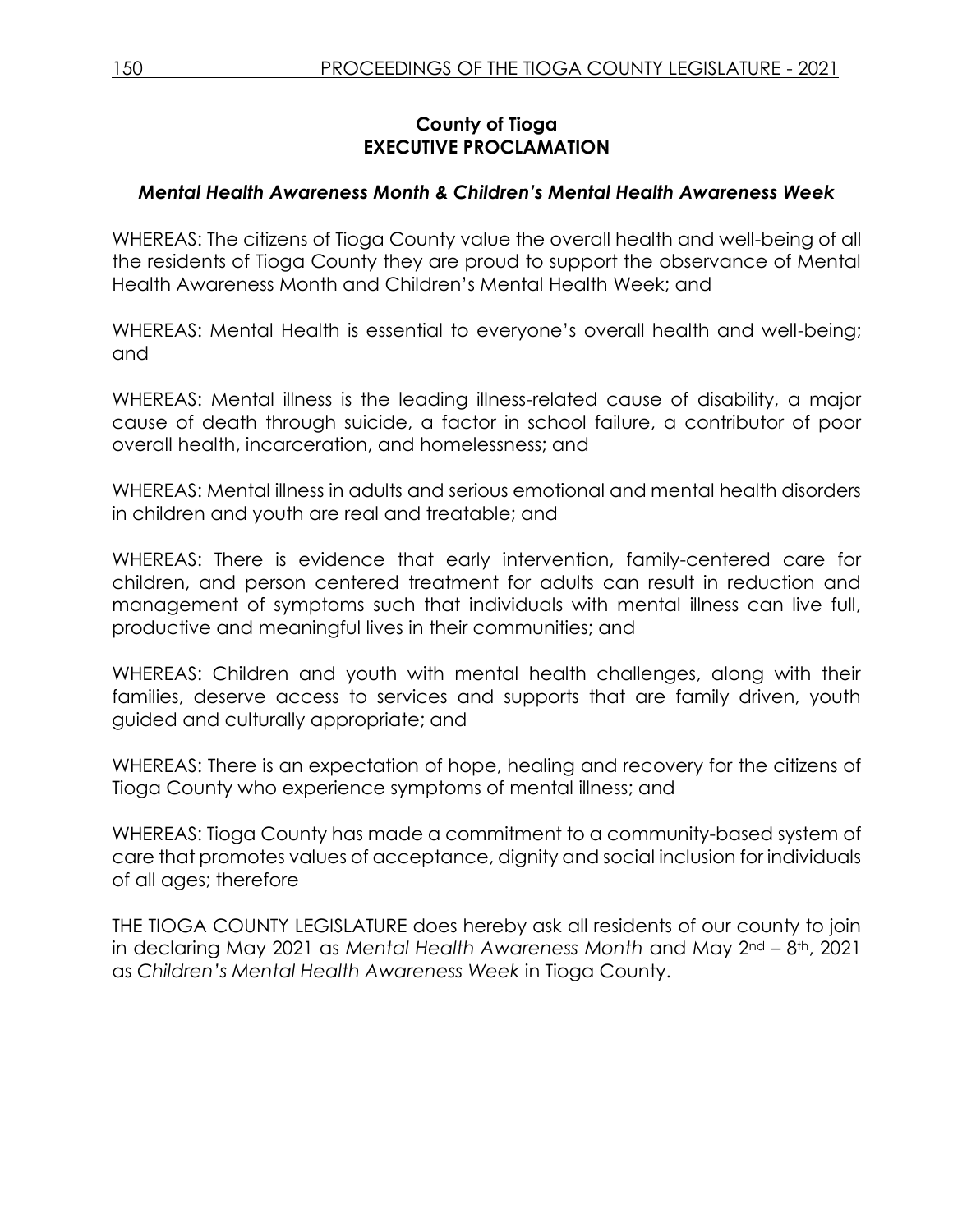#### **County of Tioga EXECUTIVE PROCLAMATION**

WHEREAS: People who are elderly or have disabilities have contributed to the general welfare of Tioga County by helping to preserve customs, convictions, and traditions of many people from diverse backgrounds; and

WHEREAS: These residents are vital and integral members of our society and their wisdom and experience have enriched our lives; and

WHEREAS: The health and well-being of disabled and elderly people in our county should be one of our highest priorities and of concern to all Americans; and

WHEREAS: People who are elderly or have disabilities are among the most important resources of our county, and it is fitting that we recognize the need to protect their health, safety, and rights; and

WHEREAS: Abuse of the elderly and people with disabilities in domestic and institutional settings is a wide-spread problem, affecting hundreds of thousands of people across the country; and

WHEREAS: Elder abuse is underreported because the elderly who are being abused find it very difficult to tell anyone and are usually ashamed and sometimes afraid; and

WHEREAS: Elder abuse happens to men and women of all income levels, all cultural and ethnic groups, whether they are in good health or incapacitated in some way, in poor neighborhoods and in suburbia; and

WHEREAS: Many of the cases investigated by Adult Protective Services in New York involve self-neglect or financial exploitation and it is our duty as citizens to reach out to people in need; now therefore

THE TIOGA COUNTY LEGISLATURE does hereby proclaim the month of May 2021 to be

## **Elder Abuse Prevention Month**

in Tioga County, and urge all citizens to work together to help reduce abuse and neglect of people who are elderly or have disabilities.

There was no privilege of the floor.

Legislator Roberts made a motion to approve the minutes of April 13, 2021, seconded by Legislator Sullivan and carried.

Chair Sauerbrey stated all Legislative Committees met this month and the minutes are or will be on file with the Clerk of the Legislature.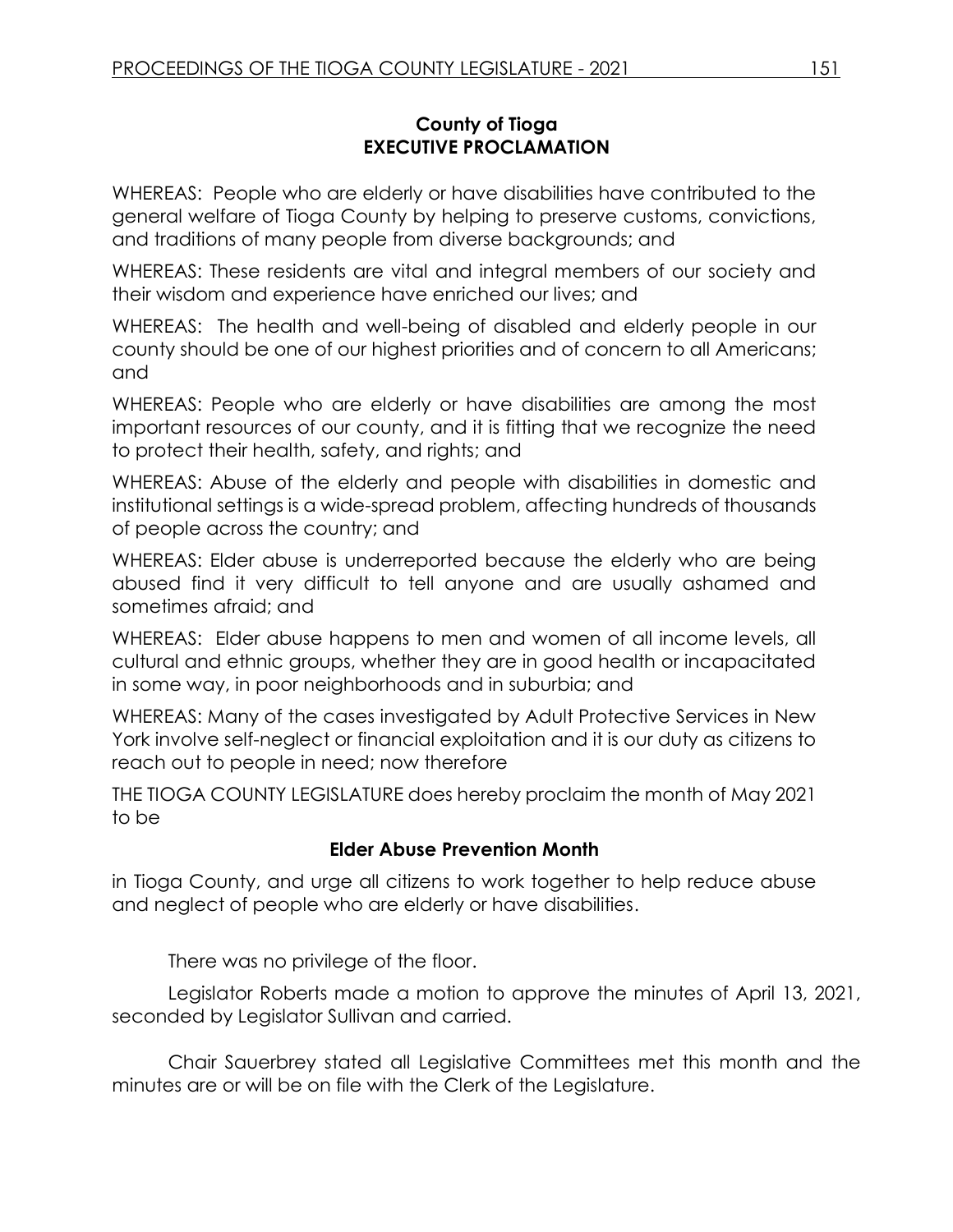Legislator Weston moved for the adoption of the following resolution, seconded by Legislator Hollenbeck.

| REFERRED TO:          | ED&P COMMITTEE                                                      |
|-----------------------|---------------------------------------------------------------------|
| RESOLUTION NO. 116-21 | APPOINT MEMBER TO THE TIOGA COUNTY<br>LOCAL DEVELOPMENT CORPORATION |

WHEREAS: Chris Curry resigned from the Local Development Corporation Board effective 10/18/2019; and

WHEREAS: Joan Case has expressed her desire to serve on the Local Development Corporation Board to fill Chris Curry's term that expired 3/31/20; and

WHEREAS: The Tioga County Local Development Corporation Board of Directors has found Joan Case willing and able to fill said vacancy; therefore be it

RESOLVED: That the Tioga County Legislature hereby appoint Joan Case to fill Chris Curry's expired term 5/12/21 – 3/31/23.

Legislator Mullen spoke. "I would like to thank Joan. She is actually my neighbor and widow of former Legislator Ray Case. Joan is extremely involved in the Waverly community. She is going to do a great job and I just want to publicly thank her for her service on this Board."

#### ROLL CALL VOTE

Yes – Legislators Weston, Balliet, Hollenbeck, Monell, Mullen, Sauerbrey, Roberts, Standinger, and Sullivan.

No – None.

Absent – None.

RESOLUTION ADOPTED.

Legislator Balliet moved for the adoption of the following resolution, seconded by Legislator Sullivan.

REFERRED TO: ADMINISTRATIVE SERVICES COMMITTEE

RESOLUTION NO: 117-21 *MORTGAGE TAX DISTRIBUTION*

RESOLVED: That the mortgage tax report for the period October 1, 2020 to March 31, 2021 be and it hereby is accepted; and be it further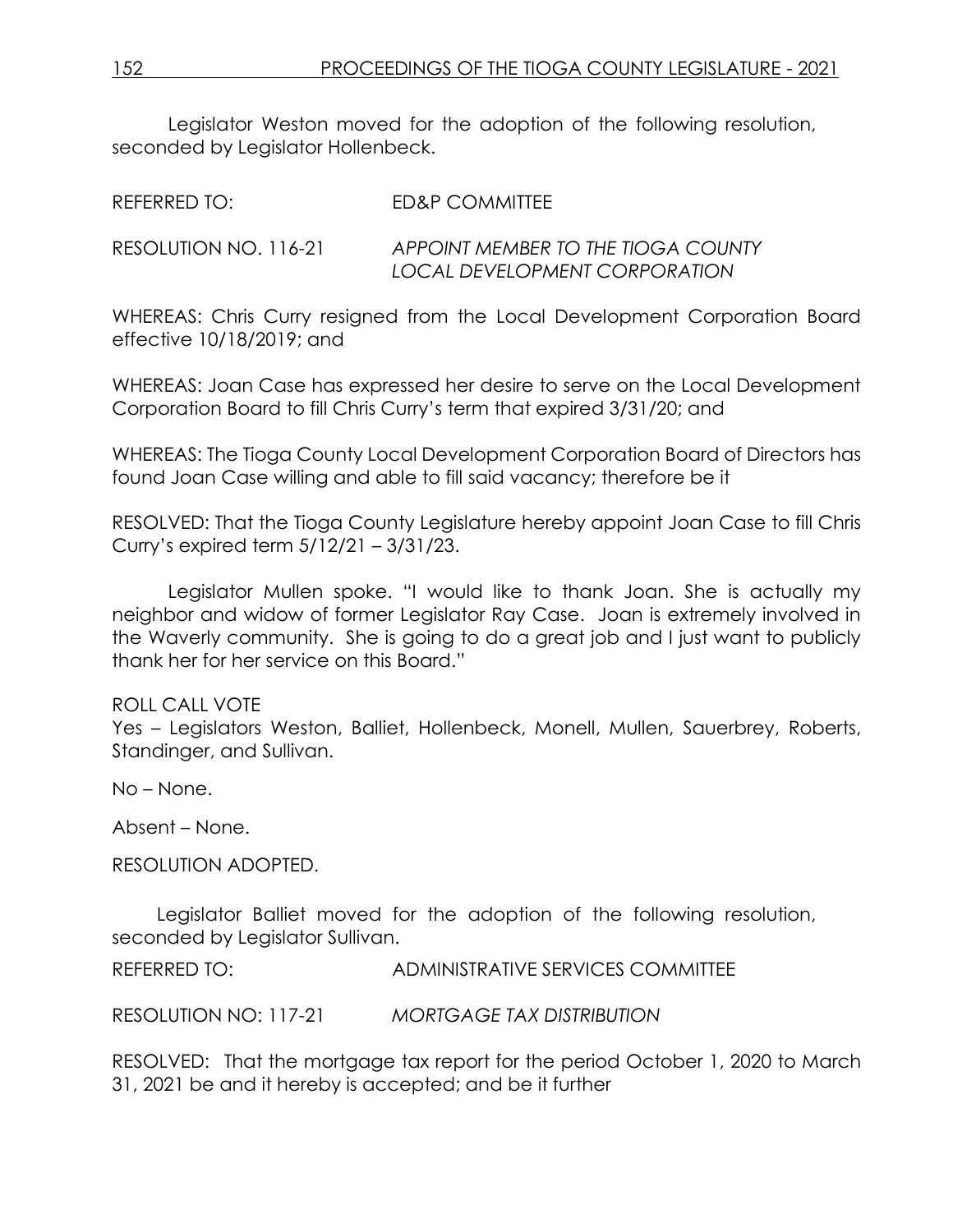RESOLVED: That the County Treasurer be authorized and directed to pay to the Supervisors of the several Towns and the Treasurers of the several Villages the amounts apportioned to them as follows:

| Barton (Town)           | \$37,523.97  |
|-------------------------|--------------|
| Berkshire (Town)        | 9,293.99     |
| Candor (Town)           | 28,346.28    |
| Candor (Village)        | 3,802.91     |
| Newark Valley (Town)    | 12,017.77    |
| Newark Valley (Village) | 4,759.08     |
| Nichols (Town)          | 27,047.42    |
| Nichols (Village)       | 4,186.89     |
| Owego (Town)            | 179,828.47   |
| Owego (Village)         | 17,252.27    |
| Richford (Town)         | 5,828.44     |
| Spencer (Town)          | 17,718.81    |
| Spencer (Village)       | 3,199.65     |
| Tioga (Town)            | 28,249.51    |
| Waverly (Village)       | 18,052.64    |
|                         | \$397,108.10 |

#### ROLL CALL VOTE

Yes – Legislators Weston, Balliet, Hollenbeck, Monell, Mullen, Sauerbrey, Roberts, Standinger, and Sullivan.

No – None.

Absent – None.

RESOLUTION ADOPTED.

Legislator Roberts introduced Local Law Introductory No. C of 2021.

County of Tioga

Local Law No. XX of the Year 2021.

A Local Law authorizing twelve (12) and thirteen (13) year-old licensed hunters to hunt deer with a firearm or crossbow during hunting season with the supervision of an adult licensed hunter.

Be It Enacted by the Legislature of the County of Tioga as follows: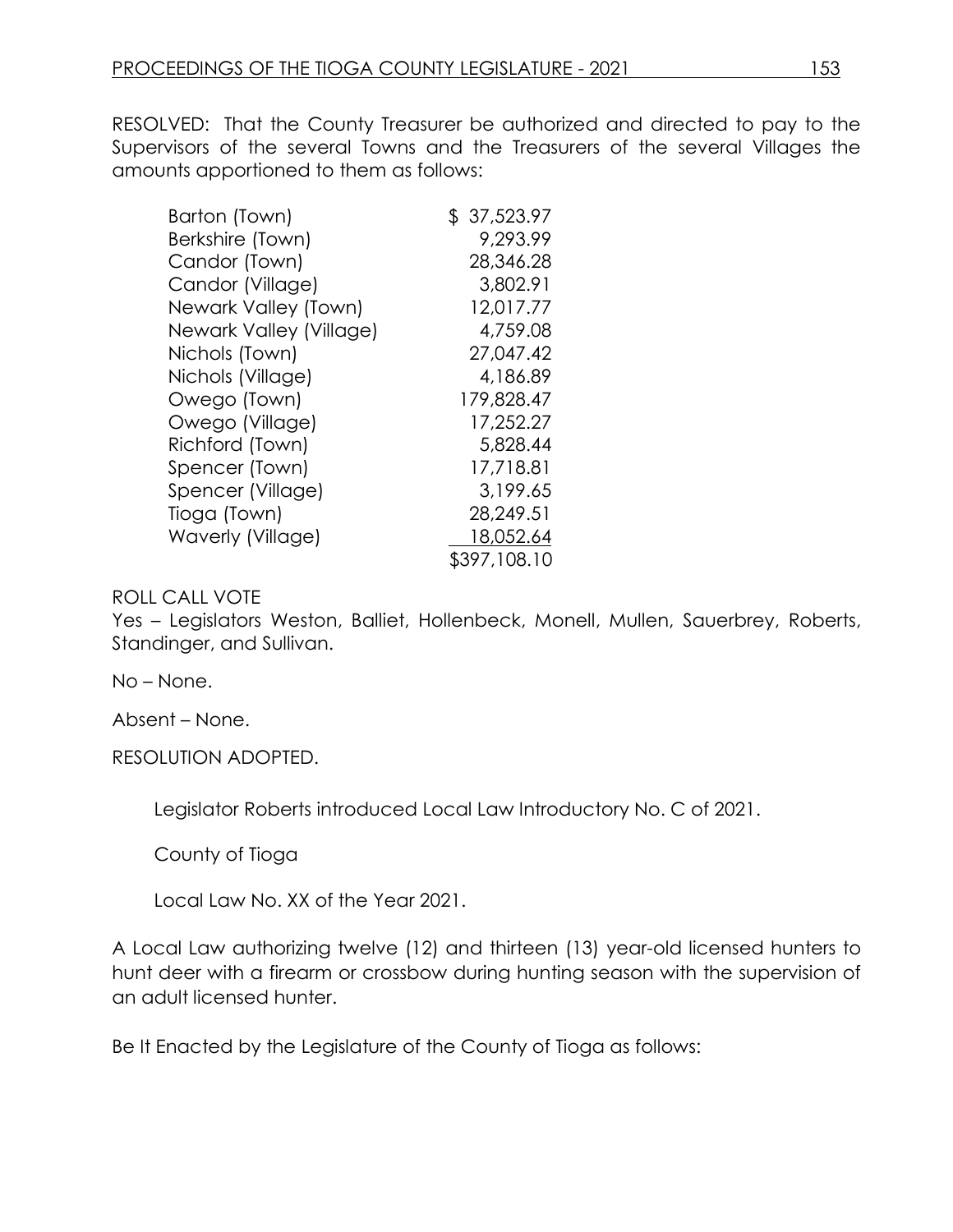## SECTION 1: LEGISLATIVE INTENT

The intent of this Local Law is to authorize Tioga County to permit twelve (12) and thirteen (13) year-old individuals to participate in the new and safe hunting opportunities in accordance with Environment Conservation Law §11-0935. The enacted 2021-2022 New York State Budget includes a pilot program allowing the opportunity for young hunters, ages twelve (12) and thirteen (13), to hunt deer with firearms and crossbow through 2023 if a county authorizes such action within their municipality. Tioga County is passing this Local Law, as hunting is a valued tradition for many families and this new opportunity allows experienced, adult hunters to introduce the value of hunting to the next generation. Furthermore, teaching young people safe, responsible, and ethical hunting practices will ensure a rewarding experience for the youth, while providing quality food to families and contributing to important deer management population control practices.

## SECTION 2: PILOT PROGRAM AUTHORIZATION

Pursuant to Environmental Conservation Law, ECL §11-0935, Tioga County elects to participate in the temporary program to allow for young hunters, ages twelve (12) and thirteen (13), to hunt deer with a firearm, to include rifles, shotguns, and muzzle loaded firearms or crossbow through 2023.

## SECTION 3: STATE REQUIREMENTS TO ADHERE ONCE AUTHORIZED

Twelve (12) and thirteen (13) year-old licensed hunters shall be allowed to hunt deer with the following requirements to be followed:

- A. Twelve (12) and thirteen (13) year-old licensed hunters shall be under the supervision of a licensed adult hunter, age twenty-one (21) years or older, with a rifle, shotgun, or muzzle loading firearm in areas where and during the hunting season in which such firearms may be used; and
- B. Twelve (12) and thirteen (13) year-old licensed hunters shall be allowed to hunt under the supervision of a licensed adult hunter, age twenty-one (21) years or older, with a crossbow during the times when other hunters may use crossbows; and
- C. Supervision of a licensed adult hunter, age twenty-one (21) years or older, with at least three (3) years of experience who exercises dominion and control over the youth hunter at all times is required; and
- D. All licensed twelve (12) and thirteen (13) year-old hunters, as well as their adult supervisors, shall be required to wear fluorescent orange or pink clothing while engaged in hunting to an extent and covering so designated pursuant to the law, rules, and regulations promulgated by the State of New York; and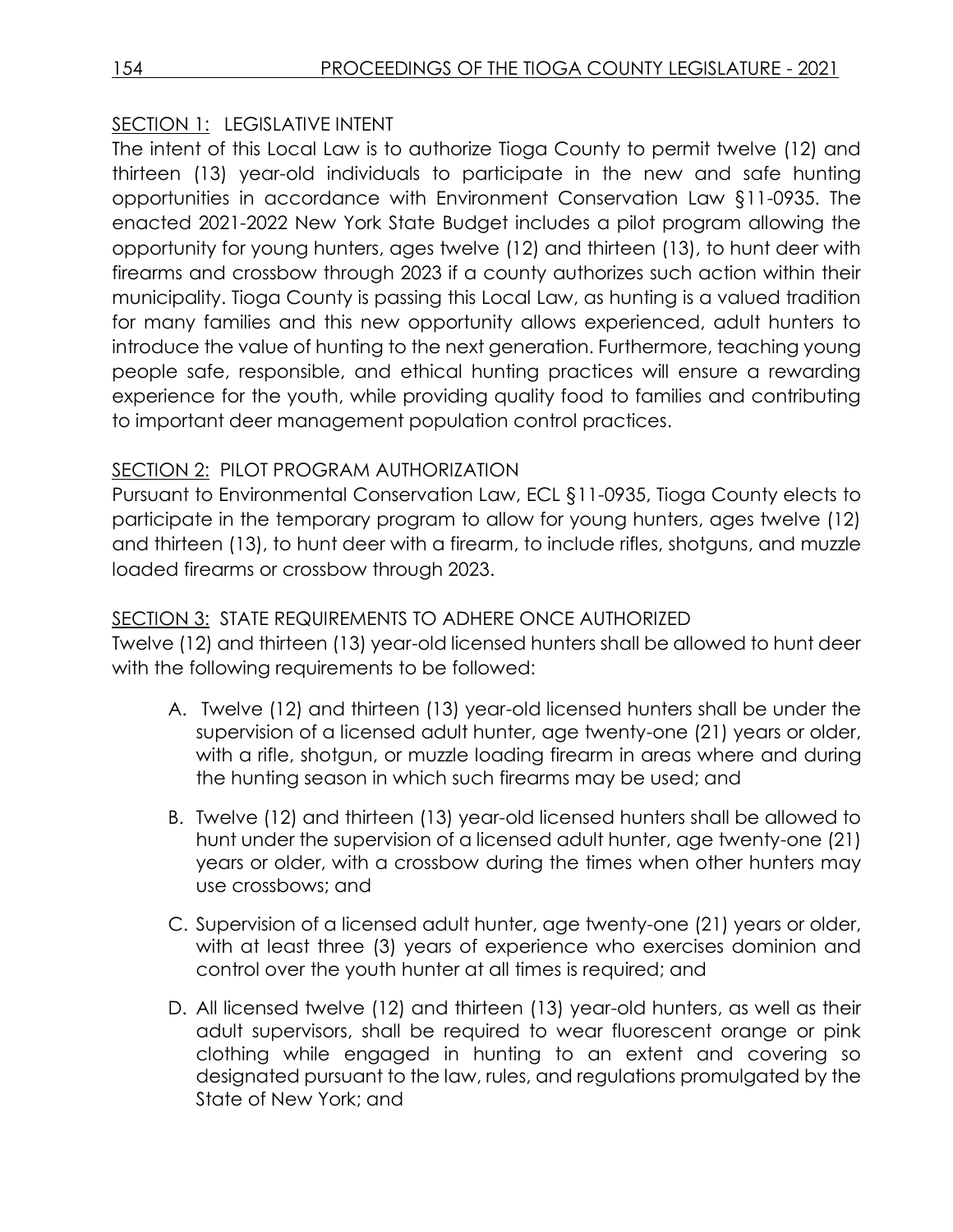- E. All licensed twelve (12) and thirteen (13) year-old hunters shall remain at ground level while hunting deer with a crossbow, rifle, shotgun, or muzzleloader; and
- F. Notwithstanding any State or Federal Law to the contrary, this local law shall not authorize the hunting of bear by twelve (12) and thirteen (13) year-olds with a firearm or crossbow.

#### SECTION 4: LOCAL LAW FILING REQUIREMENTS

A copy of this Local Law shall be sent to the New York State Department of Conservation as well as the New York State Department of State.

#### SECTION 5: SEVERABILITY

If any clause, sentence, paragraph, subdivision, section or part of this law, or the application thereof to any person, individual, corporation, firm, partnership, entity or circumstance shall be adjudged by any court of competent jurisdiction to be invalid or unconstitutional, such order or judgement shall not affect, impair, effect, or invalidate the remainder thereof, but shall be confined in its operation to the clause, sentence, paragraph, subdivision, section or part of this law or in its application to the person, individual, corporation, firm, partnership, entity or circumstance directly involved in the controversy in which such order or judgment shall be rendered.

#### SECTION 6: EFFECTIVE DATE

This Local Law shall take effect immediately upon filing and publication in accordance with Section 27 of the Municipal Home Rule.

Legislator Roberts moved for the adoption of the following resolution, seconded by Legislator Monell.

REFERRED TO: LEGISLATIVE WORKSESSION RESOLUTION NO. 118-21 *SCHEDULE PUBLIC HEARING LOCAL LAW INTRODUCTORY NO. C OF 2021*

RESOLVED: That a public hearing shall be held on Thursday, May 20, 2021 at 10:00 A.M. in the Edward D. Hubbard Auditorium of the Ronald E. Dougherty County Office Building, 56 Main Street, Owego, New York 13827 on Local Law Introductory No. C of 2021 A Local Law authorizing twelve (12) and thirteen (13) year-old licensed hunters to hunt deer with a firearm or crossbow during hunting season with the supervision of an adult licensed hunter. All persons desiring to present written or oral comment may do so at said time.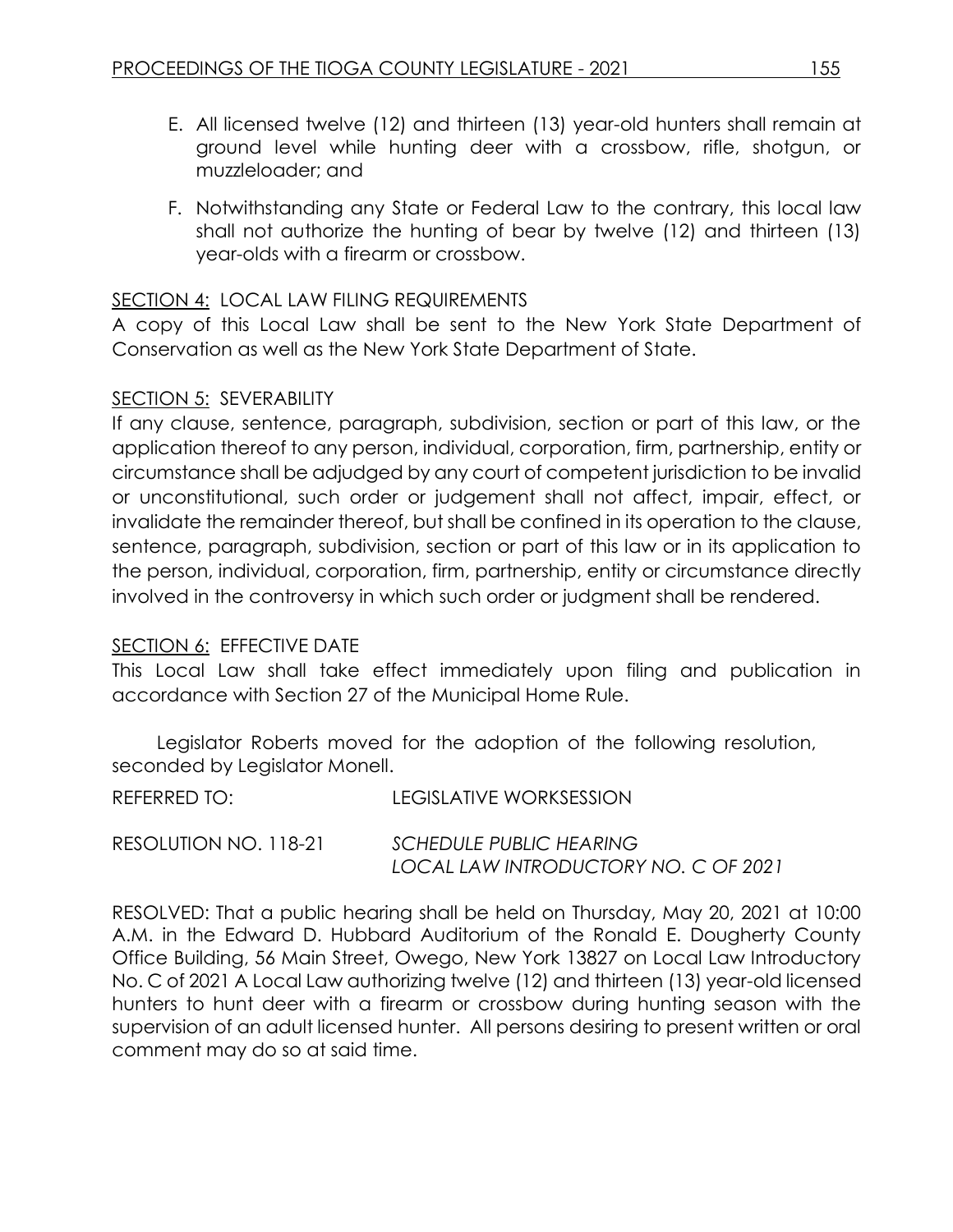ROLL CALL VOTE

Yes – Legislators Weston, Balliet, Hollenbeck, Monell, Mullen, Sauerbrey, Roberts, Standinger, and Sullivan.

No – None.

Absent – None.

RESOLUTION ADOPTED.

Legislator Hollenbeck moved for the adoption of the following resolution, seconded by Legislator Monell.

| REFERRED TO:          | PERSONNEL COMMITTEE                                                                     |
|-----------------------|-----------------------------------------------------------------------------------------|
| RESOLUTION NO. 119-21 | MEDICARE ADVANTAGE REQUEST FOR PROPOSAL<br>THROUGH BROOME COUNTY PURCHASING<br>ALLIANCE |

WHEREAS: Broome County will be issuing a Request for Proposals seeking a contract for Medicare Advantage and Prescription Drug Benefit Services for its retirees; and

WHEREAS: Broome County has proposed issuing a joint Request for Proposal with other interested municipalities pursuant to General Municipal Law § 119-o; and

WHEREAS: Upon selection of the vendor each participating municipality will enter into its own contract with the vendor; and

WHEREAS: Tioga County wishes to participate in this joint request for proposals; therefore be it

RESOLVED: That Tioga County agrees to participate with Broome County and other participating municipalities in a joint request for proposal for Medicare Advantage and Prescription Drug Benefit Services for its eligible retirees; and be it further

RESOLVED: That Tioga County understands that upon selection of a vendor the county may enter into its own contract with the vendor; and be it further

RESOLVED: That participation in this joint request for proposal does not obligate Tioga County to enter into a contract with the selected vendor; and be it further

RESOLVED: That Tioga County agrees to provide Broome County with any information required to develop the Request for Proposal including, but not limited to, census information of Medicare primary retirees (including date of birth, gender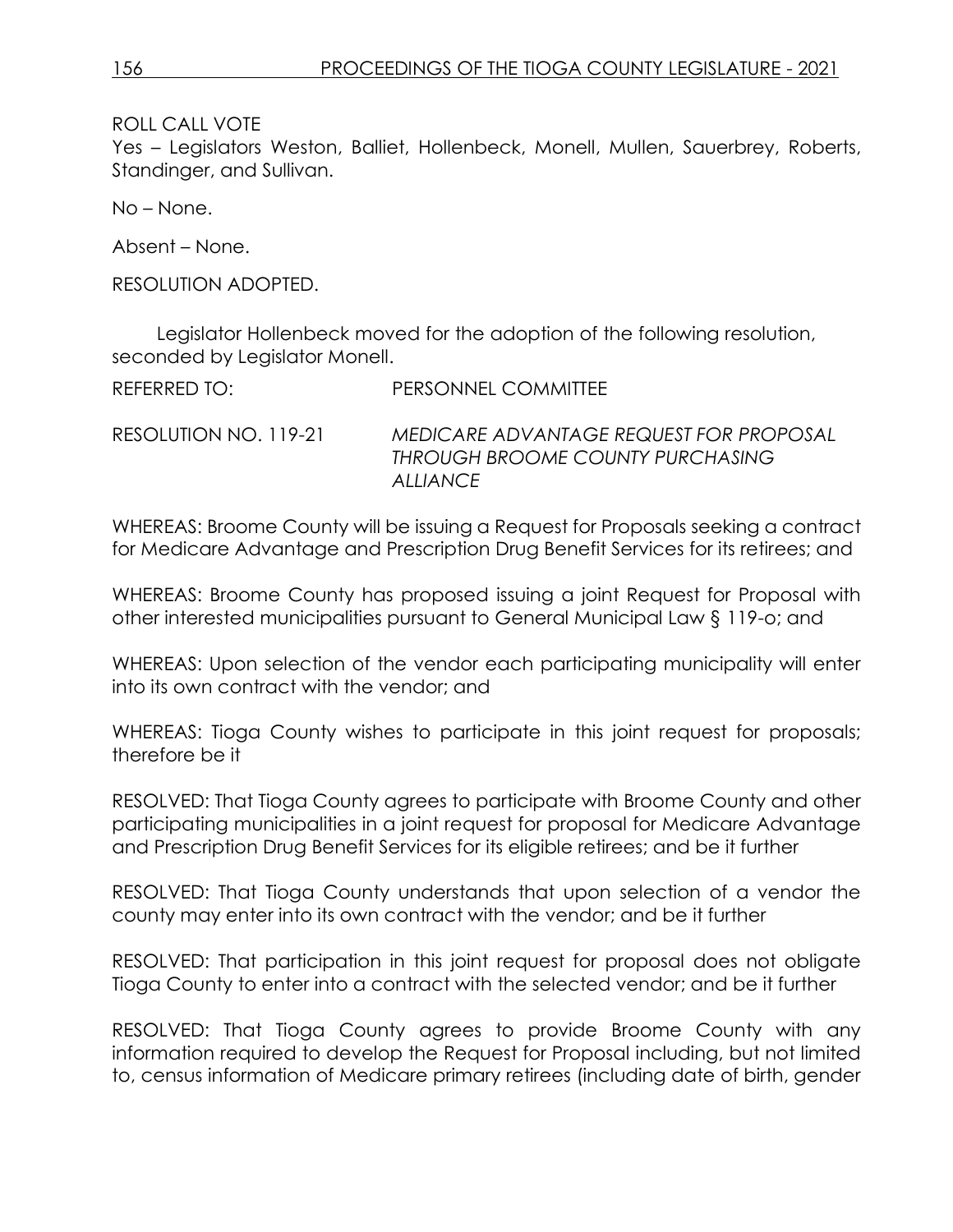and zip code) and a copy of current Summary Plan Description and Benefit Summary along with this resolution; and be it further

RESOLVED: That once the RFP process is complete, Tioga County agrees to provide post RFP resolution and elect to opt in or out of participation in the selected vendors' MA or MAPD program; and be it further

RESOLVED: That Tioga County is authorized to execute any agreements, documents or papers as may be necessary to implement the intent of this resolution.

#### ROLL CALL VOTE

Yes – Legislators Weston, Balliet, Hollenbeck, Monell, Mullen, Sauerbrey, Roberts, Standinger, and Sullivan.

No – None.

Absent – None.

RESOLUTION ADOPTED.

Legislator Weston moved for the adoption of the following resolution, seconded by Legislator Hollenbeck.

| REFERRED TO: | <b>ED&amp;P COMMITTEE</b> |
|--------------|---------------------------|
|              |                           |

RESOLUTION NO. 120-21 *RESOLUTION AUTHORIZING AND APPROVING THE ACCEPTANCE OF ADDITIONAL ADMINISTRATIVE SERVICE FUNDS AND MODIFY THE ADMINISTRATIVE SERVICES AGREEMENT BETWEEN TIOGA COUNTY ECONOMIC DEVELOPMENT AND PLANNING AND THE TIOGA COUNTY PROPERTY DEVELOPMENT CORPORATION FOR THE PERIOD JULY 1, 2021 THROUGH DECEMBER 31, 2021*

WHEREAS: Tioga County Economic Development and Planning (TCEDP) was approved by Resolution #273-18 to accept a Land Bank Community Revitalization Initiative (CRI) Program Grant in the amount of \$500,000.00 and to enter into an Administrative Services Agreement for the period January 1, 2019 through December 31, 2020; and

WHEREAS: TCEDP was approved by Resolution #140-20 to accept additional CRI Program Grant funds in the amount of \$560,000.00 granted through the CRI 4.2 Modified Program Grant for the period of January 1, 2021 through June 30, 2021; and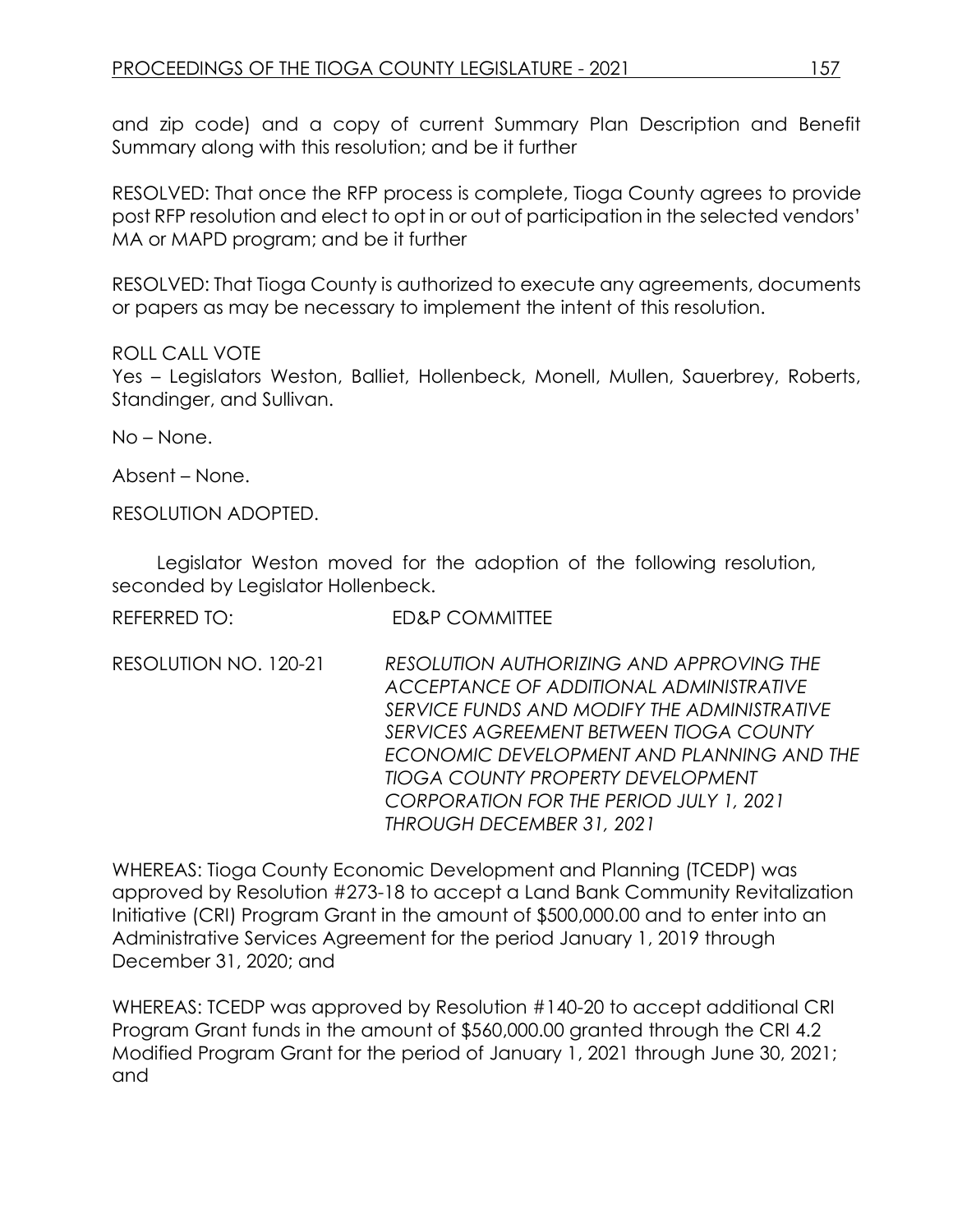WHEREAS: Said program grants provide funding toward the cost of administration, office space and equipment for use by TCEDP staff to perform duties on behalf of the Land Bank Director of the Tioga County Property Development Corporation (TCPDC); and

WHEREAS: By way of resolution #273-18 the Tioga County Legislature authorized and approved acceptance of \$65,065.00 covering the period of January 1, 2019 through December 31, 2020 and by way of resolution #140-20 additionally authorized and approved acceptance of \$16,266.24 covering the period of January 1, 2021 through June 30, 2021 for said purposes; and

WHEREAS: Due to delays and COVID 19, the CRI Program Grant contract was extended from July 1, 2021 to December 31, 2021; and

WHEREAS: Due to the grant extension from July 2021 through December 2021 additional costs associated with administration, office space and equipment use will be incurred; therefore be it

RESOLVED: That the Tioga County Legislature hereby authorizes and approves the acceptance of \$16,266.24 from the TCPDC, 56 Main Street, Owego, New York 13827 and modifying the Administrative Agreement to provide funding towards the cost of administration, office space and equipment for use by Tioga County Economic Development and Planning to perform duties on behalf of the Land Bank Director of the TCPDC for the additional period of July 1, 2021 through December 31, 2021; and be it further

RESOLVED: That the Chair of the Legislature or her duly authorized representative (including County Treasurer and/or Budget Director), is hereby authorized to make any transfers of funds required within this grant budget.

#### ROLL CALL VOTE

Yes – Legislators Weston, Balliet, Hollenbeck, Monell, Mullen, Sauerbrey, Roberts, Standinger, and Sullivan.

No – None.

Absent – None.

RESOLUTION ADOPTED.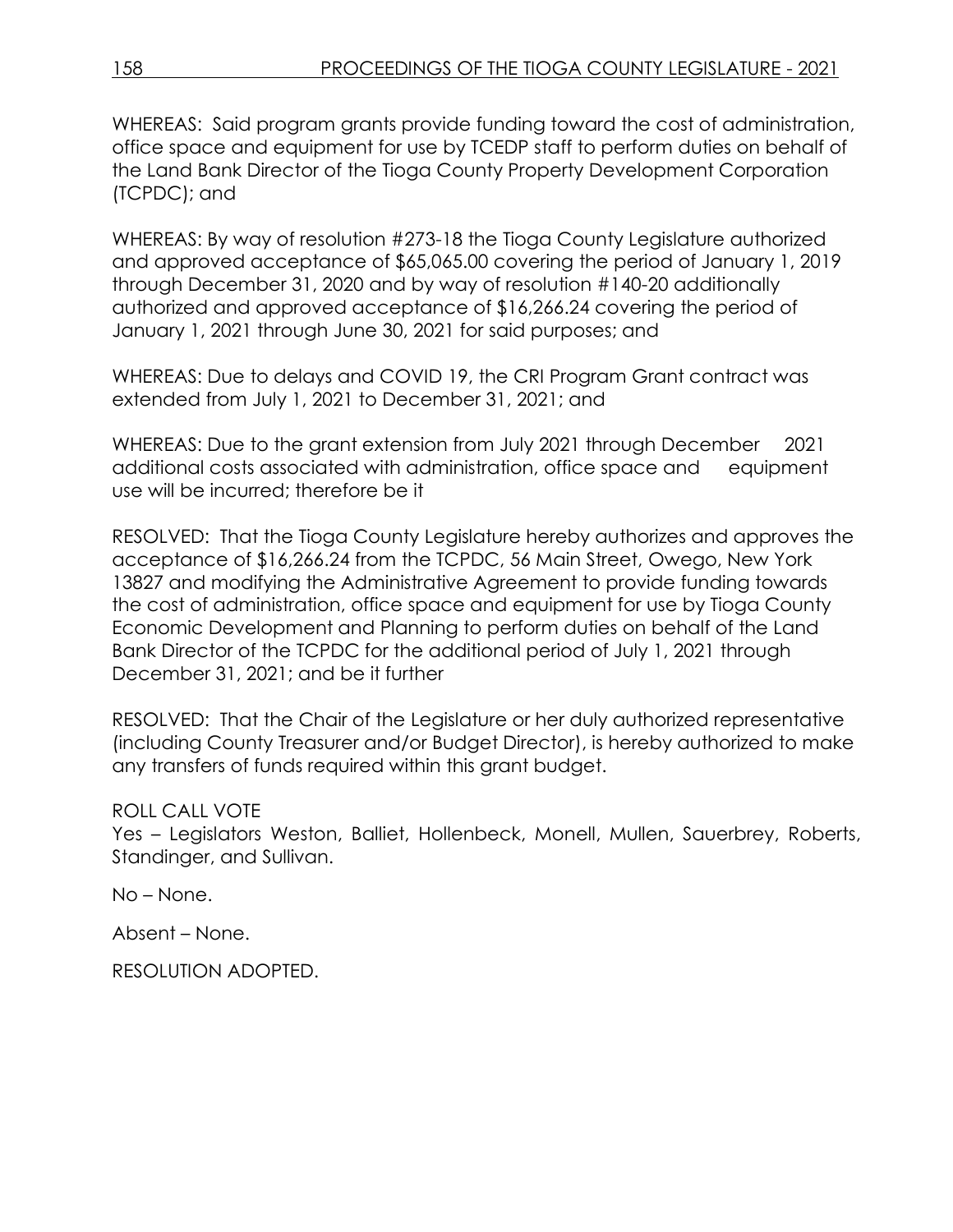Legislator Mullen moved for the adoption of the following resolution, seconded by Legislator Standinger.

| REFERRED TO:          | <b>PUBLIC SAFETY COMMITTEE</b><br><b>FINANCE/LEGAL COMMITTEE</b>                            |
|-----------------------|---------------------------------------------------------------------------------------------|
| RESOLUTION NO. 121-21 | AUTHORIZATION TO CONTRACT<br>WITH NYSTEC - RADIO CONSULTING<br>STATE INTEROPERABLE 18 GRANT |

WHEREAS: The Tioga County Office of Emergency Services has a need to upgrade and replace its current radio communications system due to poor performance issues; and

WHEREAS: The Director of Emergency Services would like to contract with NYSTEC at a cost of \$117,855.28 for the period June 1, 2021 through October 31, 2021; and

WHEREAS: NYSTEC is listed on the Office of General Services Administration contract; and

WHEREAS: There are sufficient funds in account A3415.540140 IO18F (contracted services) State Interoperable Grant18 Radio & Equipment; therefore be it

RESOLVED: That the Chair of the County Legislature is authorized to execute a contract between Tioga County and NYSTEC upon review by the County Attorney.

#### ROLL CALL VOTE

Yes – Legislators Weston, Balliet, Hollenbeck, Monell, Mullen, Sauerbrey, Roberts, Standinger, and Sullivan.

No – None.

Absent – None.

RESOLUTION ADOPTED.

Legislator Hollenbeck moved for the adoption of the following resolution, seconded by Legislator Monell.

| REFERRED TO:           | PERSONNEL COMMITTEE<br>FINANCE COMMITTEE            |
|------------------------|-----------------------------------------------------|
| RESOLUTION NO. 122 -21 | TRANSFER FUNDS/<br>FUND SELF-INSURANCE PLAN RESERVE |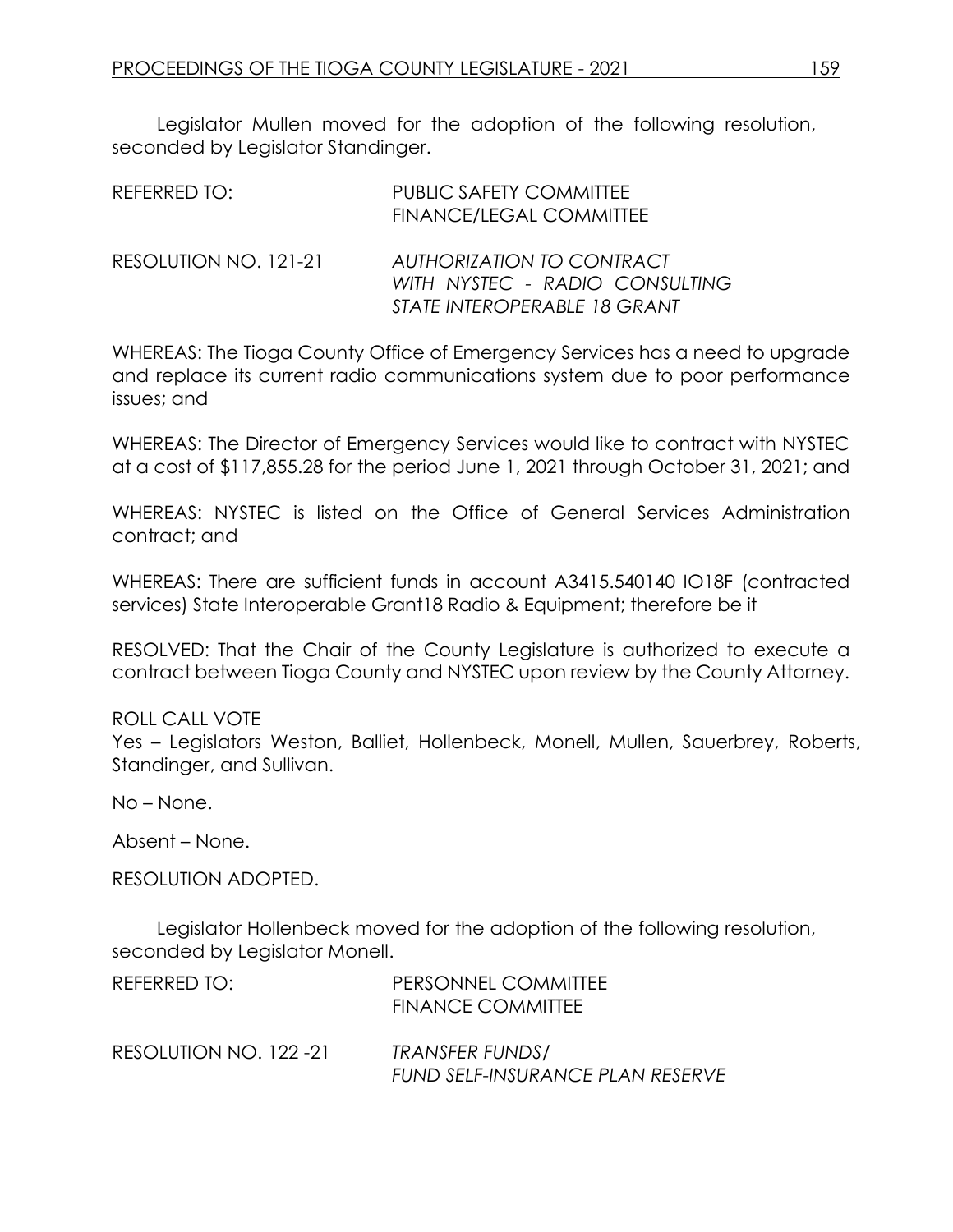WHEREAS: Tioga County Local Law No. 2 of 2015 established a Contributed Reserve cap of \$6,000,000 for the Tioga County Self Insurance Plan; and

WHEREAS: Tioga County Local Law No. 2 of 2015 allows for the transfer of surplus funds from the fund balance to the reserve; and

WHEREAS: The 2020 Tioga County Self Insurance operating budget had surplus funds of \$458,272.59 in the fund balance; and

WHEREAS: The December 31, 2020 Tioga County Self Insurance Plan Fund Balance is \$1,484,690.20; and

WHEREAS: The December 31, 2020 Tioga County Self Insurance Contributed Reserve Fund is \$3,758,105.67; therefore be it

RESOLVED: That the Tioga County Treasurer is authorized to transfer funds as follows:

|     | From: Self-Insurance Fund Balance S 390900       | \$458,272.59 |
|-----|--------------------------------------------------|--------------|
| To: | Self-Insurance Contributed Reserve Fund S 375300 | \$458,272.59 |

#### ROLL CALL VOTE

Yes – Legislators Weston, Balliet, Hollenbeck, Monell, Mullen, Sauerbrey, Roberts, Standinger, and Sullivan.

No – None.

Absent – None.

RESOLUTION ADOPTED.

Legislator Roberts moved for the adoption of the following resolution, seconded by Legislator Monell.

| REFERRED TO:          | <b>PUBLIC WORKS COMMITTEE</b><br><b>FINANCE COMMITTEE</b>                                         |
|-----------------------|---------------------------------------------------------------------------------------------------|
| RESOLUTION NO. 123-21 | AMEND CAPITAL BUDGET AND TRANSFER FUNDS<br>AND AWARD COOLER/FREEZER REPLACEMENT -<br>PUBLIC WORKS |

WHEREAS: The Tioga County Sheriff and the Commissioner of Public Works have budgeted for the replacement of the Cooler/Freezer at the Public Safety Building; and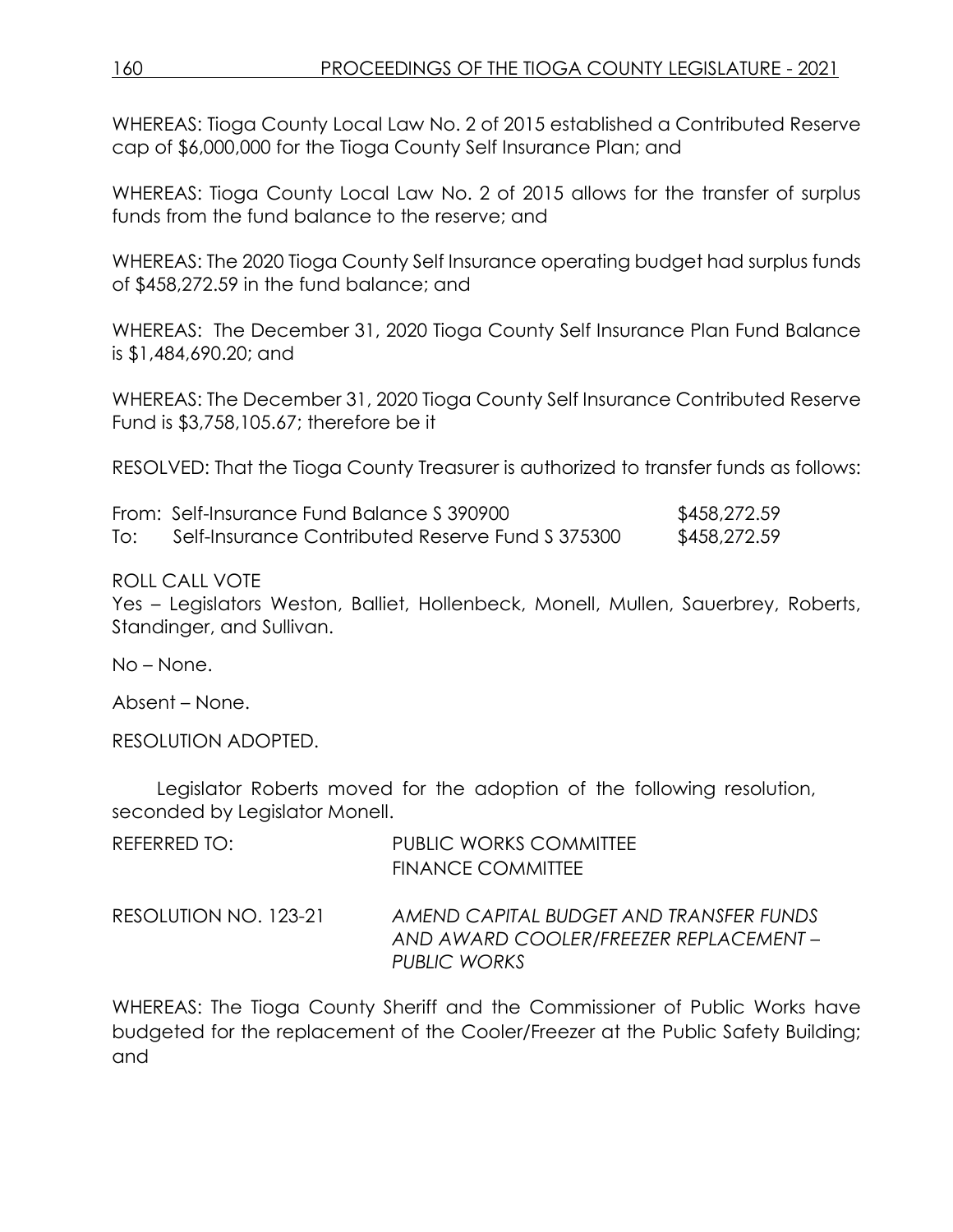WHEREAS: The Commissioner of Public Works received a sealed bid for this project from Tri County Refrigeration, Inc., Owego, NY; and

WHEREAS: The proposal for this project came in higher than anticipated at \$67,232.00; and

WHEREAS: Legislative approval is needed to amend 2021 Capital Budget and transfer funds; therefore be it

RESOLVED: That the Tioga County Legislature authorize the following transfer of funds and amend the Capital Budget:

|     | From: H1620.520911 | Renovations 56 Main Street | \$20,000.00 |
|-----|--------------------|----------------------------|-------------|
| To: | H1620.520130       | Equipment (Not Car)        | \$20,000.00 |

And be it further

RESOLVED: That the Tioga County Legislature authorize awarding the contract to Tri County Refrigeration, Inc., Owego, NY not to exceed \$67,232.00 to be paid out of the following accounts:

H3150.520130

H1620.520130

ROLL CALL VOTE Yes – Legislators Weston, Balliet, Hollenbeck, Monell, Mullen, Sauerbrey, Roberts, Standinger, and Sullivan.

No – None.

Absent – None.

RESOLUTION ADOPTED.

Legislator Standinger moved for the adoption of the following resolution, seconded by Legislator Sullivan.

| REFERRED TO:          | <b>HEALTH &amp; HUMAN SERVICES COMMITTEE</b><br>FINANCE COMMITTEE |
|-----------------------|-------------------------------------------------------------------|
| RESOLUTION NO. 124-21 | TRANSFER OF FUNDS<br>SOCIAL SERVICES                              |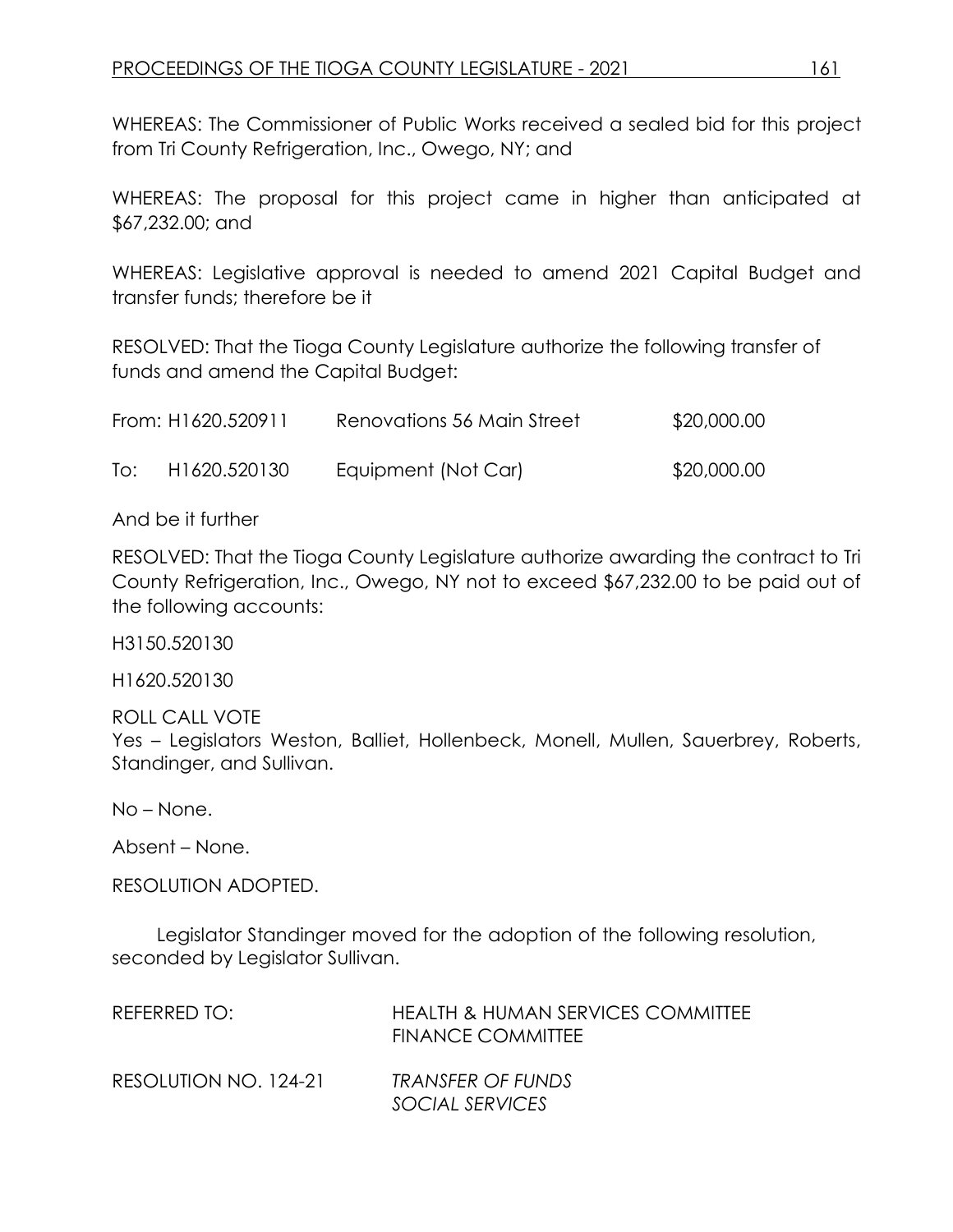WHEREAS: Resolution 31-21 re-established prior year Emergency Services Grant (ESG) funds revenue in the amount of \$205,213 to account A6010.436100 State Aid-Social Services Admin; and

WHEREAS: Recent guidance from the Office of Temporary and Disability Assistance (OTDA) Fiscal Unit has recommended utilizing account A6010.446890 Federal Aid-Other Social Services for this revenue; and

WHEREAS: Transfer of funds and budget modifications requires Legislative approval; therefore be it

RESOLVED: That funding be transferred as follows:

From:  $A6010.436100$  State Aid Social Services Admin  $$205,213$ 

To: A6010.446890 Federal Aid-Other Social Services \$205,213

#### ROLL CALL VOTE

Yes – Legislators Weston, Balliet, Hollenbeck, Monell, Mullen, Sauerbrey, Roberts, Standinger, and Sullivan.

No – None.

Absent – None.

RESOLUTION ADOPTED.

Legislator Standinger moved for the adoption of the following resolution, seconded by Legislator Monell.

| REFERRED TO: I        | HEALTH & HUMAN SERVICES COMMITTEE<br><b>FINANCE COMMITTEE</b> |
|-----------------------|---------------------------------------------------------------|
| RESOLUTION NO. 125-21 | AMEND BUDGET & APPROPRIATE FUNDS<br>SOCIAL SERVICES           |

WHEREAS: Funding for the Emergency Rental Assistance Program (ERAP) through the U.S. Treasury is being allocated to Tioga County Department of Social Services in the sum of \$120,000 to provide outreach to eligible households and assist them in applying for rental arrears; and

WHEREAS: This allocation will be provided through an amendment to the Emergency Services Grant (ESG CV) contract in place in the County; and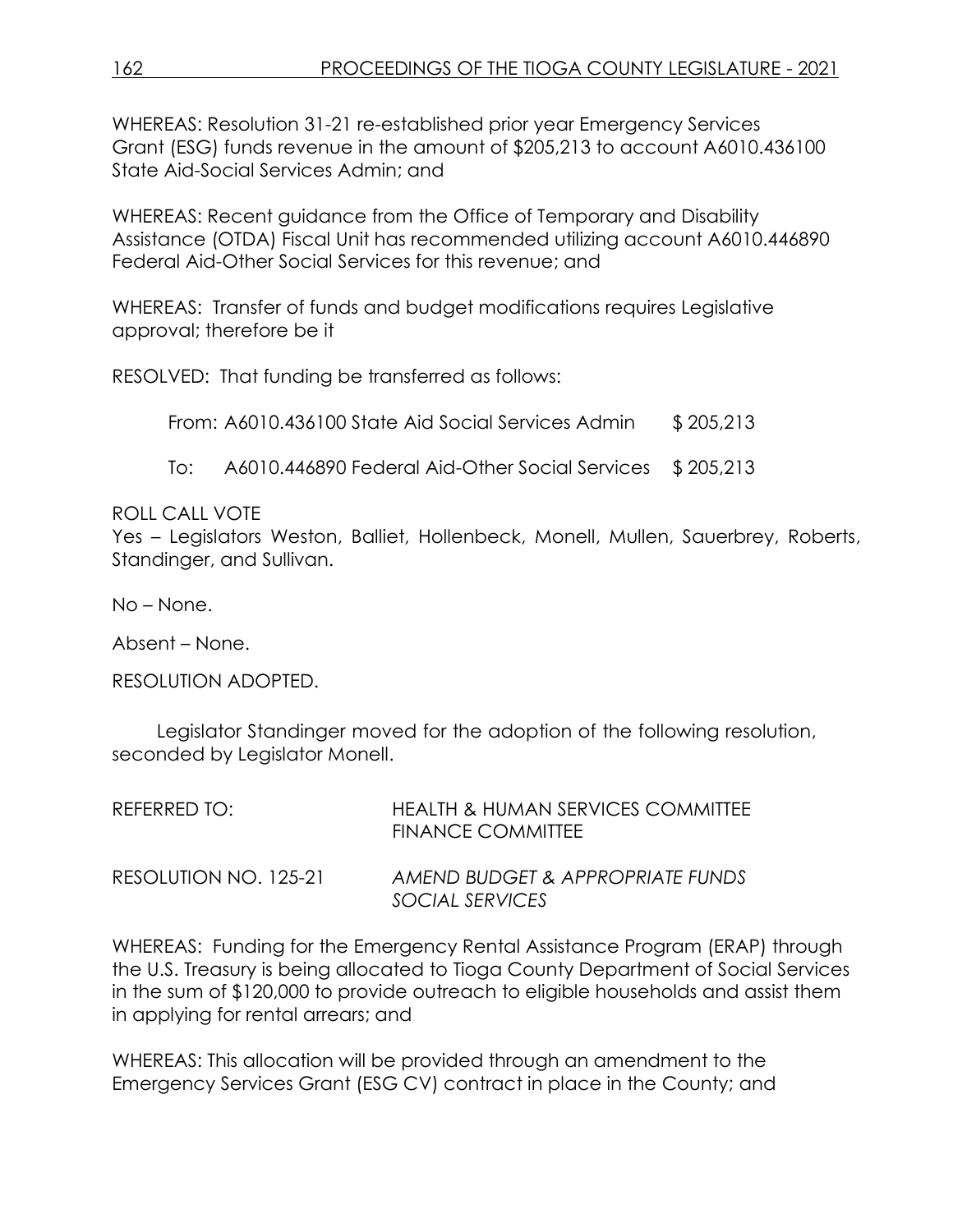WHEREAS: Appropriation of Funds requires Legislative approval; therefore be it

RESOLVED: That funding be appropriated as follows:

|     | From: A6010.446890 Federal Aid: Other Social Services | \$120,000 |
|-----|-------------------------------------------------------|-----------|
| lo: | A6010.540487 Program Expense                          | \$120,000 |

#### ROLL CALL VOTE

Yes – Legislators Weston, Balliet, Hollenbeck, Monell, Mullen, Sauerbrey, Roberts, Standinger, and Sullivan.

No – None.

Absent – None.

RESOLUTION ADOPTED.

Legislator Standinger moved for the adoption of the following resolution, seconded by Legislator Sullivan.

| REFERRED TO:          | HEALTH & HUMAN SERVICES COMMITTEE<br><b>FINANCE COMMITTEE</b> |
|-----------------------|---------------------------------------------------------------|
| RESOLUTION NO. 126-21 | AMEND BUDGET & APPROPRIATE FUNDS<br>SOCIAL SERVICES           |

WHEREAS: An additional Emergency Services Grant (ESG-CV2) has been awarded to Tioga County Department of Social Services from the Office of Temporary and Disability Assistance specifically targeted to address the needs of individuals and families experiencing and/or at risk of homelessness as a result of COVID -19; and

WHEREAS: The plan submitted for expenditure of these funds has been approved; and

WHEREAS: Appropriation of Funds requires Legislative approval; therefore be it

RESOLVED: That funding be appropriated as follows:

|     | From: A6010.446890 Federal Aid: Other Social Services | \$206,200 |
|-----|-------------------------------------------------------|-----------|
| To: | A6010.540487 Program Expense                          | \$206,200 |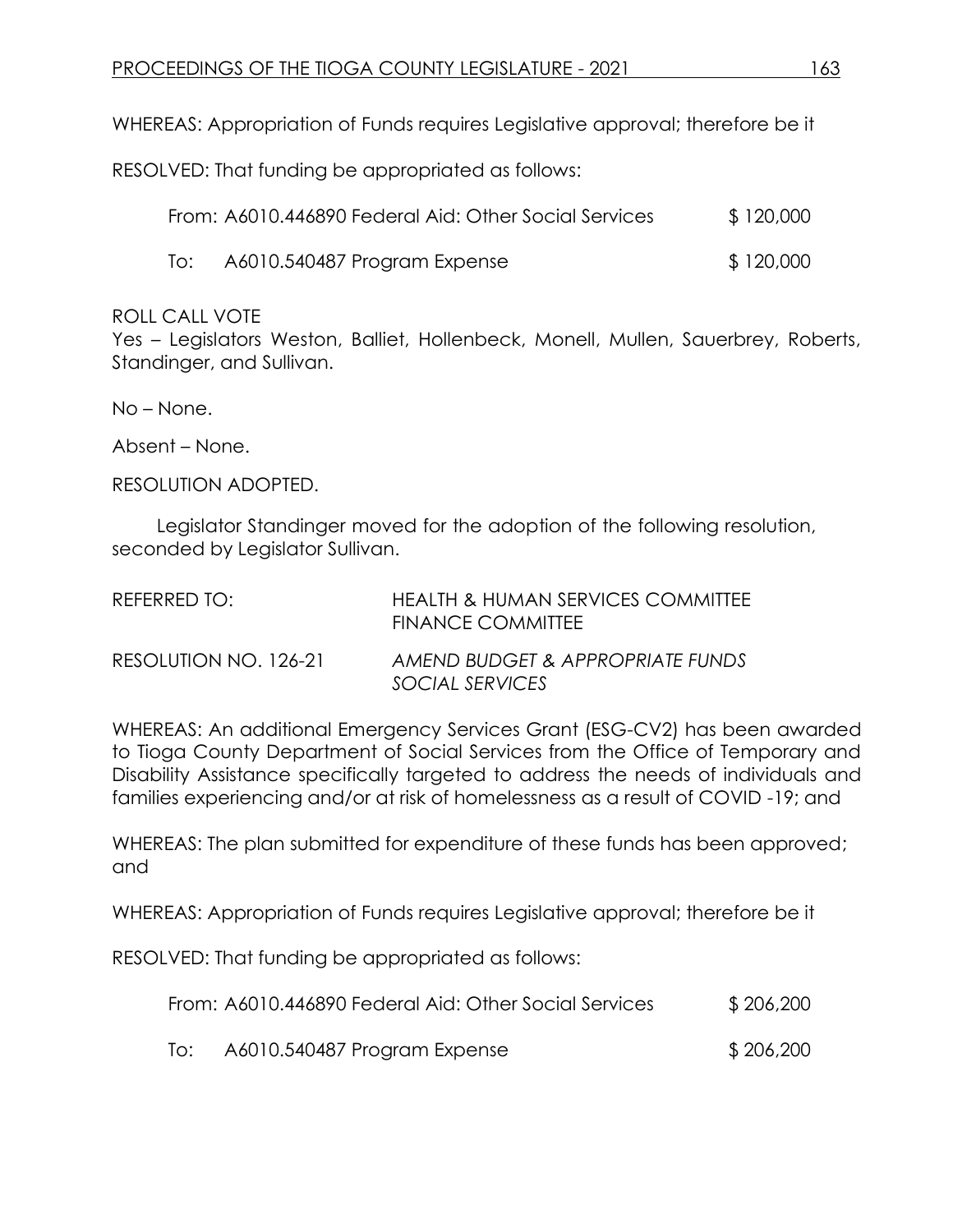ROLL CALL VOTE

Yes – Legislators Weston, Balliet, Hollenbeck, Monell, Mullen, Sauerbrey, Roberts, Standinger, and Sullivan.

No – None.

Absent – None.

RESOLUTION ADOPTED.

Legislator Monell moved for the adoption of the following resolution, seconded by Legislator Hollenbeck.

| REFERRED TO: | <b>FINANCE/LEGAL COMMITTEE</b> |
|--------------|--------------------------------|
|              |                                |

RESOLUTION NO. 127-21 *RESOLUTION APPORTIONING FORFEITURE OF CRIME PROCEEDS FOR DRUG ENFORCEMENT ACTIVITIES* 

WHEREAS: Tioga County has received \$2,498.00 from the Bridget Pinney drug forfeiture case; and

WHEREAS: It is agreed the funds shall be divided between the agencies involved in the investigation in accordance with Section 1349 of the Civil Practice Laws and Rules; and

WHEREAS: Distribution details are as follows:

|      | Tioga County District Attorney's Office (15%)<br>Owego Police Department (5%)  | \$374.70<br>\$124.90               |
|------|--------------------------------------------------------------------------------|------------------------------------|
|      | NYS Office of Alcoholism and Substance Abuse Services (OASAS)                  | \$799.36                           |
|      | Owego Police Department (75%)<br>Tioga County District Attorney's Office (25%) | \$899.28<br>\$299.76<br>\$2,498.00 |
| And; |                                                                                |                                    |

WHEREAS: Appropriation of funds and budget modifications requires Legislative approval; therefore be it

RESOLVED: That funding be appropriated as follows:

|  | FROM: A1165-426250 Forfeiture of Crime Proceeds      | \$ 374.70  |
|--|------------------------------------------------------|------------|
|  | A1165-426260 Forfeiture of Crime Proceeds Restricted | \$2,123.30 |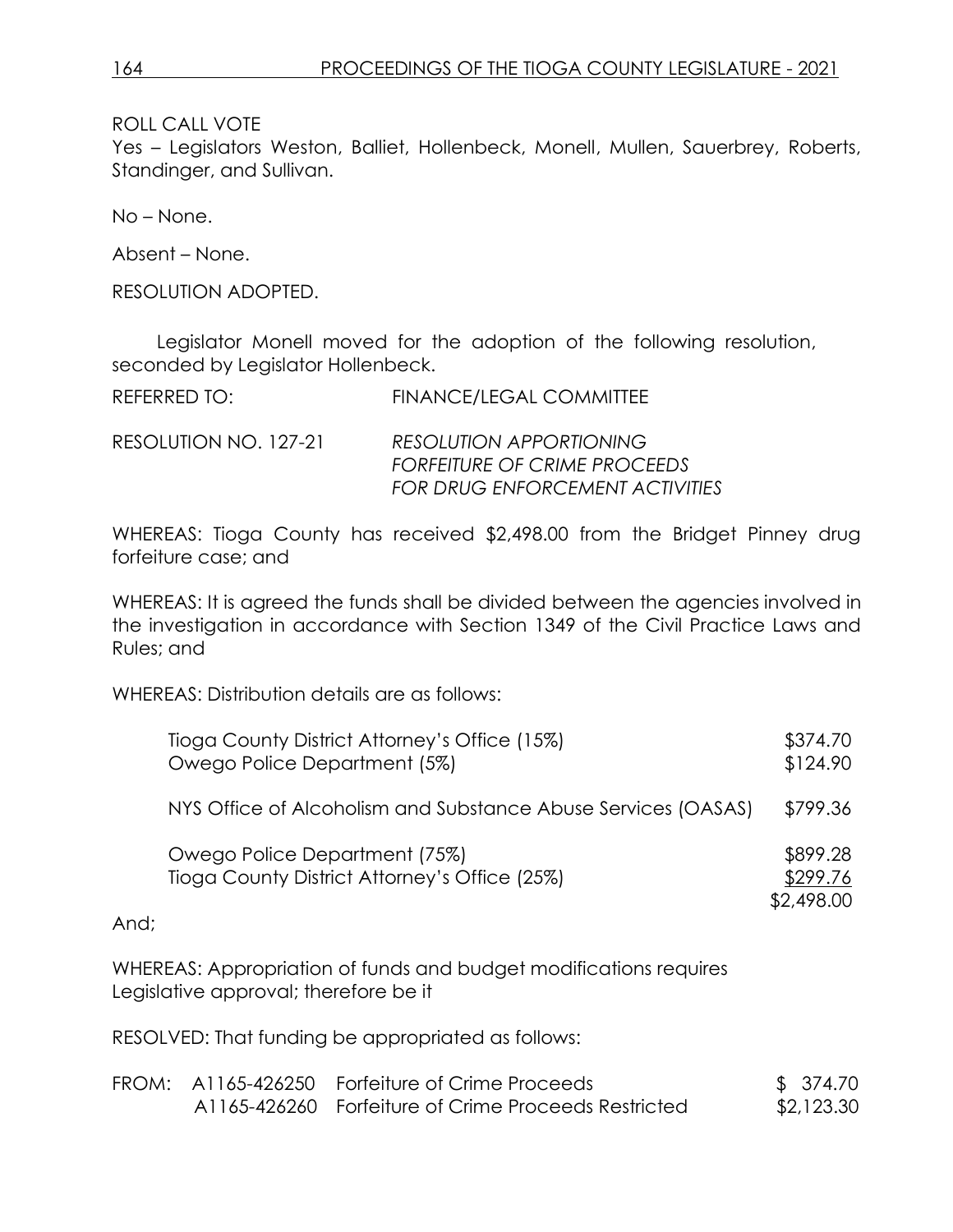TO: A1165-540335 Asset Forfeiture Expense \$ 374.70 A1165-540336 Asset Forfeiture Expense-Restricted \$2,123.30

ROLL CALL VOTE

Yes – Legislators Weston, Balliet, Hollenbeck, Monell, Mullen, Sauerbrey, Roberts, Standinger, and Sullivan.

No – None.

Absent – None.

RESOLUTION ADOPTED.

Legislator Hollenbeck moved for the adoption of the following resolution, seconded by Legislator Monell.

| REFERRED TO:          | <b>LEGISLATIVE WORKSESSION</b><br>PERSONNEL COMMITTEE                                                                                                                                                 |
|-----------------------|-------------------------------------------------------------------------------------------------------------------------------------------------------------------------------------------------------|
| RESOLUTION NO. 128-21 | AMEND EMPLOYEE HANDBOOK:<br>AMEND DRUG-FREE AND ALCOHOL-FREE<br><b>WORKPLACE POLICY (SECTION IV. PERSONNEL</b><br>RULES; SUBSECTION Q) AND SMOKING POLICY<br>(SECTION IX. SAFETY RULES; SUBSECTION B) |

WHEREAS: Governor Cuomo signed legislation (S.854-A/A1248-A) on March 31, 2021 legalizing adult-use Cannabis as of April 1, 2021; and

WHEREAS: The Tioga County Employee Handbook established policies; Drug-Free and Alcohol-Free Workplace Policy and Smoking Policy need to be amended prohibiting the use or consumption of Cannabis products on County worksites and while on duty; and

WHEREAS: The Legislature is desirous of amending the Employee Handbook; therefore be it

RESOLVED: That the Employee Handbook shall be amended as follows:

#### **Section IV – Personnel Rules – Subsection q. – Drug-Free and Alcohol-Free Workplace:**

I. POLICY – The following statement should be ADDED after the first sentence:

This shall also include the use or consumption of any Cannabis product.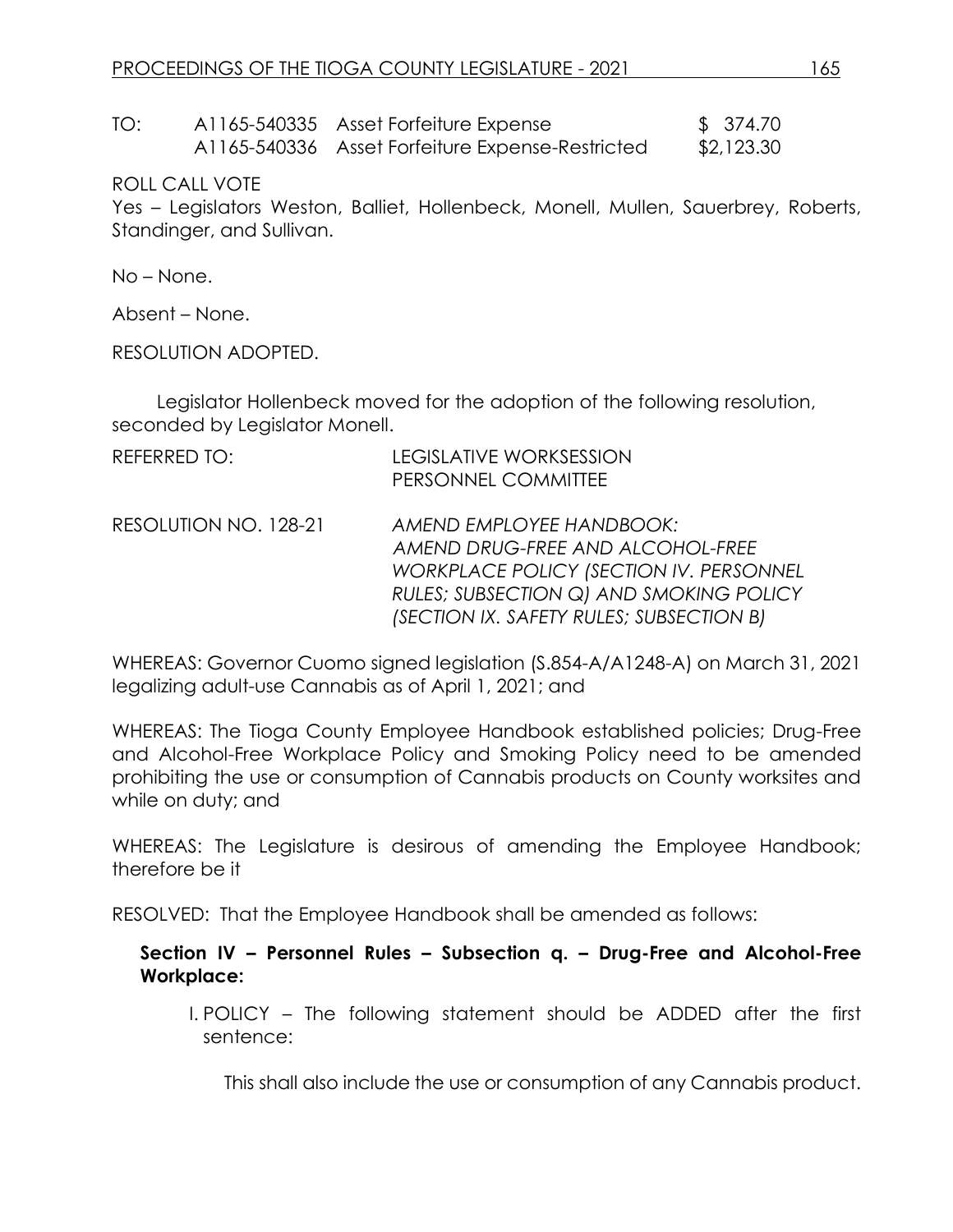### **Section IX – Safety Rules – Subsection b. – Smoking:**

I. SMOKING PROHIBITED – The following statement should be ADDED:

B. No smokable Cannabis products are allowed in any area.

And be it further

RESOLVED: That the remainder of the Employee Handbook is in full force and effect.

ROLL CALL VOTE Yes – Legislators Weston, Balliet, Hollenbeck, Monell, Mullen, Sauerbrey, Roberts, Standinger, and Sullivan.

No – None.

Absent – None.

RESOLUTION ADOPTED.

Legislator Monell moved for the adoption of the following resolution, seconded by Legislator Hollenbeck.

| REFERRED TO:          | <b>FINANCE COMMITTEE</b><br>PERSONNEL COMMITTEE                                                |
|-----------------------|------------------------------------------------------------------------------------------------|
| RESOLUTION NO. 129-21 | CREATE AND FILL TEMPORARY, FULL-TIME<br>CLERK (SEASONAL) POSITION<br><b>TREASURER'S OFFICE</b> |

WHEREAS: Legislative approval is required for the creation of any new positions within Tioga County; and

WHEREAS: The Treasurer's Office has a need to hire a temporary, full-time Clerk to work during the summer season to provide clerical support within the office; and

WHEREAS: The Treasurer appropriately budgeted for said position in the approved 2021 budget; therefore be it

RESOLVED: That one (1) temporary, full-time Clerk (Seasonal) position is created at the hourly rate of \$13.50 in accordance with Resolution 196-09, effective May 12, 2021; and be it further

RESOLVED: That the Treasurer shall be allowed to fill said position for a duration not to exceed beyond August 31, 2021.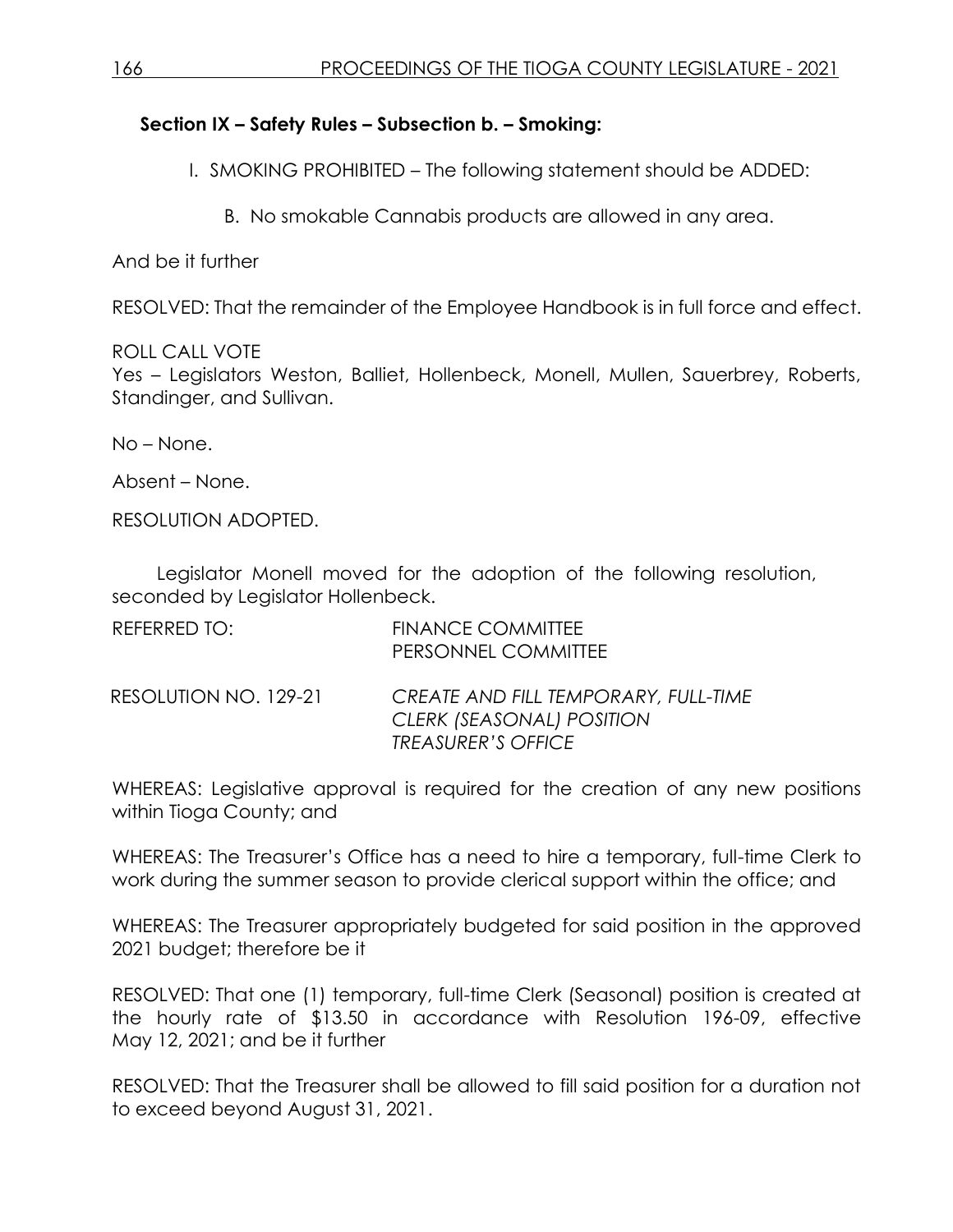#### ROLL CALL VOTE

Yes – Legislators Weston, Balliet, Hollenbeck, Monell, Mullen, Sauerbrey, Roberts, Standinger, and Sullivan.

No – None.

Absent – None.

RESOLUTION ADOPTED.

Legislator Standinger moved for the adoption of the following resolution, seconded by Legislator Sullivan.

| REFERRED TO:          | <b>HEALTH AND HUMAN SERVICES</b><br>PERSONNEL COMMITTEE                                                             |
|-----------------------|---------------------------------------------------------------------------------------------------------------------|
| RESOLUTION NO. 130-21 | ABOLISH ONE FULL-TIME PUBLIC HEALTH NURSE AND<br>CREATE PUBLIC HEALTH EDUCATOR POSITION<br>PUBLIC HEALTH DEPARTMENT |

WHEREAS: Legislative approval is required for the creation of any new positions within Tioga County; and

WHEREAS: A full-time Public Health Nurse (CSEA SG XV - \$51,579) position has been vacant since July 18, 2020, due to promotion; and

WHEREAS: The Public Health Director identified the need to create an additional fulltime Public Health Educator (CSEA SG XI \$44,572) position to better serve the public and has submitted a New Position Duties Statement to the Personnel Department; and

WHEREAS: The Personnel Officer has determined the description of duties is consistent with the classification for Public Health Educator; therefore be it

RESOLVED: That the vacant full-time Public Health Nurse position shall be abolished and a full-time Public Health Educator position shall be created effective May 12, 2021; and be it further

RESOLVED: The Public Health Director is allowed to fill said position on a provisional basis pending the outcome of an appropriate civil service examination.

Legislator Standinger spoke. "I am confident that the Health Department has evaluated this position and certainly has laid out the case for the change, so I think it is a positive thing."